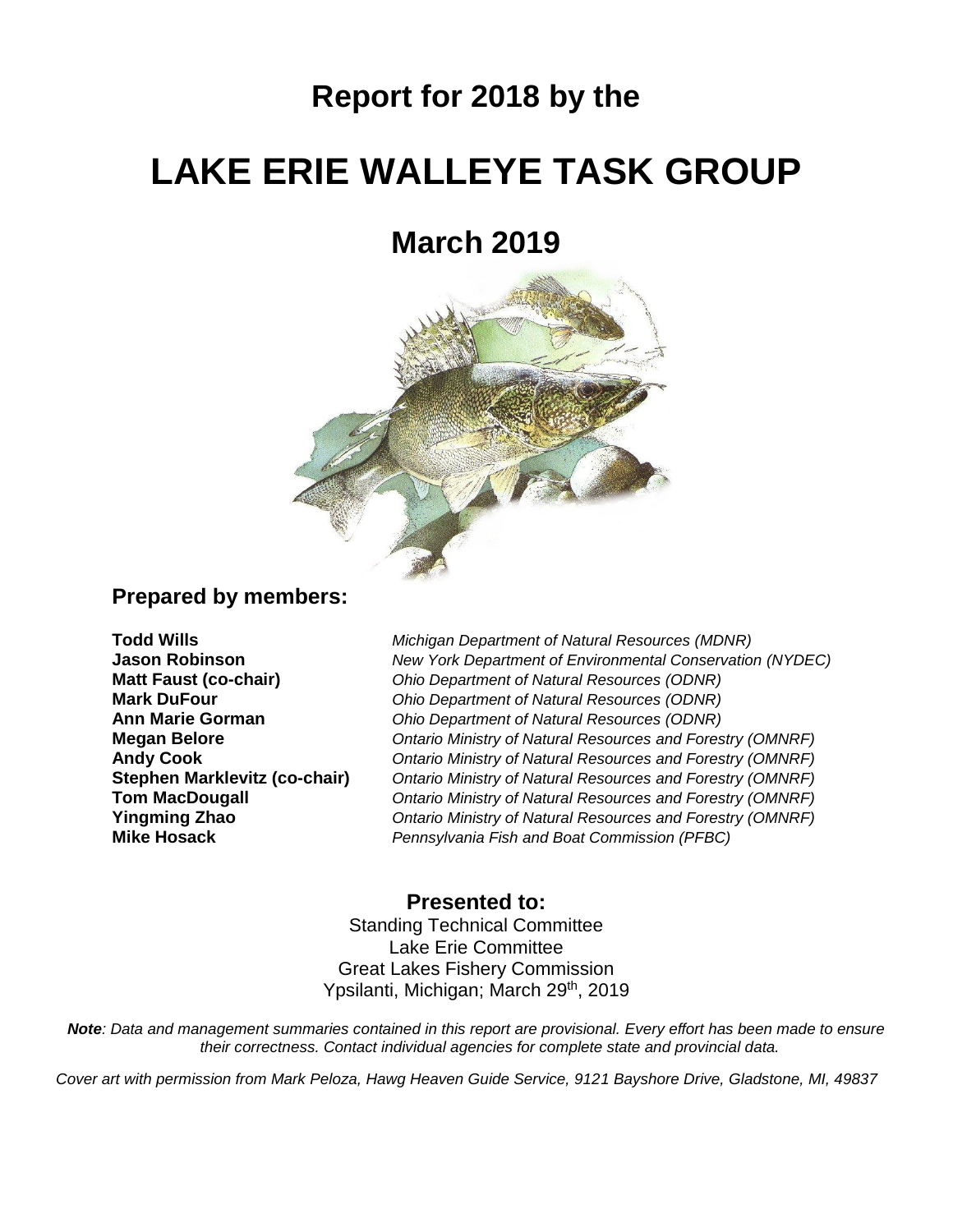## **Charges to the Walleye Task Group, 2018-2019**

The charges from the Lake Erie Committee's (LEC) Standing Technical Committee (STC) to the Walleye Task Group (WTG) for the period of April 2018 to March 2019 were to:

- 1. Maintain and update the centralized time series of datasets:
	- a. Required for bi-national population models and assessment and
	- b. Produce the annual Recommended Allowable Harvest (RAH)
- 2. a. Maintain working knowledge of the most current academic and agency research related to Lake Erie walleye population assessment and modeling including estimating and forecasting:
	- Abundance
	- Age/Size/Spatial Stock structure (migration rates)
	- Recruitment, and
	- Mortality (M)

b. Provide critical evaluation and guidance for incorporating new research into Lake Erie walleye management to produce the most scientifically sound and reliable population models

## **Review of Walleye Fisheries in 2018**

Fishery effort and Walleye harvest data were combined for all fisheries, jurisdictions and Management Units (MUs) (Figure 1) to produce lake-wide summaries. The 2018 total estimated lake-wide harvest was 6.271 million Walleye (Table 1), of which 5.627 million were harvested in the total allowable catch (TAC) area. This TAC-area harvest represents 79% of the 2018 TAC (7.109 million Walleye) and includes Walleye harvested in commercial and sport fisheries in MU 1, 2, and 3. An additional 0.644 million Walleye (10% of the lake-wide total) were harvested outside of the TAC area in MU 4&5 (Table 1). The estimated sport fish harvest of 2.627 million Walleye in 2018 represented a 61% increase from the 2017 harvest of 1.636 million Walleye; this harvest was 16% above the long-term (1975-2017) average of 2.259 million fish (Table 2). The 2018 Ontario commercial harvest was 3.657 million Walleye lake-wide, with 3.407 million caught in the TAC area (Table 2). The 2018 Ontario angler estimates of harvest and effort were derived from the 2014 lake-wide aerial creel survey because angler creel surveys are not conducted annually in Ontario waters. It assumes 72,000 Walleye were harvested in Ontario within the TAC area during 2018; an estimate included in total Walleye harvest, but not used in catch-at-age analysis. Total harvest of Walleye in Ontario TAC waters was 3.479 million Walleye, representing 114% of the 2018 Ontario TAC allocation of 3.061 million Walleye. Ontario Ministry of Natural Resources and Forestry converts the TAC in numbers of walleye to an allocation in weight. It is the allocation in weight that is provided to the Ontario commercial fishing industry. If the weight conversion factor is not identical to the average weight of harvested walleye, this can lead to either an over-harvest or an under-harvest. In 2018, the Ontario commercial fishery did not exceed their allocated quota in weight of fish. However, more age-3 Walleye were harvested than predicted. Therefore, the actual mean harvest weight in the commercial fishery was lower than the weight conversion factor used to allocate quota to the Ontario commercial fishery, and the commercial fishery harvested a higher number of fish than TAC. In 2018, the lake-wide Ontario commercial harvest was 12% higher than in 2017, and 80% above the long-term average (1976-2017; Table 2, Figure 2).

Sport fishing effort decreased 2% from 2017 in 2018 to total 3.144 million angler hours (Table 3, Figure 3). Compared to 2017, sport effort decreased by 2% in MU 1 and 30% in MU 3 while effort increased in MU 2 (12%), and MU 4&5 (8%). Lake-wide commercial gill net effort (17,168 km) decreased 20% from 2017 and was 8% below the long-term average (Table 3, Figure 4).

The 2018 lake-wide average sport harvest per unit effort (HUE) of 0.81 Walleye/angler hour increased 67% from 2017 and was 88% above the long-term (1975-2017) average of 0.43 Walleye/angler hour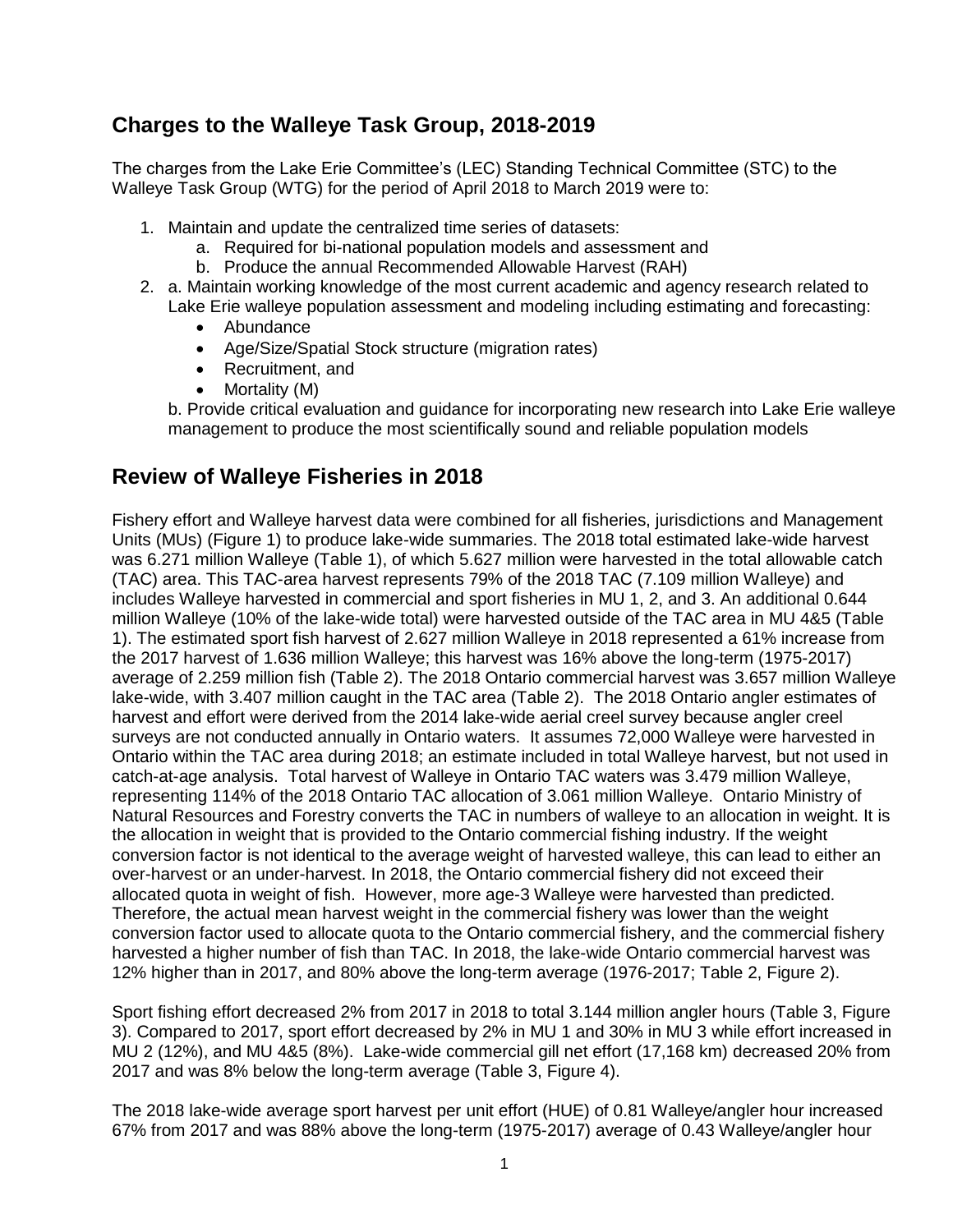(Table 4, Figure 5). In 2018, the sport HUE increased from 2017 levels (Walleye/angler hour) in MU1 (+79%), MU 2 (+88%), MU 3 (+41%) and MU 4&5 (+56%) and were 64%, 148%, 160% 250% above long-term averages, respectively (Table 4).

The total commercial gill net HUE in 2018 (213.0 Walleye/kilometer of net) increased 33% relative to 2017 and was 76% above the long-term (1976-2017) lake-wide average (121.0 Walleye/kilometer of net; Table 4, Figure 5). Commercial gill net harvest rates increased in all MUs: by 36% MU1 (292.0 Walleye/kilometer of net), 52% MU 2 (193.1 Walleye/kilometer of net), 22% MU 3 (171.0 Walleye/kilometer of net), and 73% MU 4&5 (132.0 Walleye/kilometer of net) (Table 4).

Lake-wide harvest in the sport and commercial fisheries was composed mostly of age 3 and age 4 Walleye from the 2015 (73%) and 2014 (15%) year classes (Table 5; Table 6). Age 7 and older Walleyes were the next most harvested age group, representing 5% of the total lake-wide harvest in 2018. In the commercial fishery, the 2015 year class (age 3) comprised 74% of the harvest followed by the 2014 year class (age 4) with 13% of the harvest. Age 7 and older fish, which included the 2003 year class, comprise 3% of the lake-wide commercial harvest. In the sport fishery, harvest of the 2015 year class (age 3) was 72% of total harvest with the 2014 year class (age 4) contributing an additional 17%. Age 7 and older fish contributed 7% to the total sport harvest.

Across all jurisdictions, the mean age of Walleye harvested in 2018 ranged from 3.6 to 4.9 years old in the sport fishery, and from 3.2 to 4.2 years old in the Ontario commercial fishery (Table 7, Figure 6). The mean age in the sport and commercial fisheries remained below the long-term means (1975-2017; Table 7). Lake-wide, the mean age continued to decline in the sport fishery (3.9 yrs. old) but increased in the commercial fishery (3.3 yrs. old) and combined sport and commercial fishery (3.5 yrs. old) (Figure 6). These trends are consistent with the presence of moderate/strong 2014 and strong 2015 year classes in the fisheries and lesser dependence on older individuals from the 2003, 2007, and 2010 year classes.

## **Statistical Catch-at-Age Analysis (SCAA): Abundance**

The WTG uses a SCAA model to estimate the abundance of Walleye in Lake Erie from 1978 to 2018. The stock assessment model estimates population abundance of age 2 and older Walleye using fishery-dependent and fishery-independent data sources. The model includes fishery-dependent data from the Ontario commercial fishery (MU 1-3) and sport fisheries in Ohio (MU 1-3) and Michigan (MU 1). Since 2002, the WTG model has included data collected from three fishery-independent gill net assessment surveys (i.e., Ontario Partnership, Michigan, and Ohio). Beginning in 2011, Michigan and Ohio gill net survey data were pooled in the SCAA because of similarities between the surveys. In 2016, Ohio switched from multifilament to monofilament gill nets<sup>1</sup> after completing several years (2007, 2008, 2010-2013) of comparisons between the two gear types (see Vandergoot et al. 2011 and Kraus et al. 2017*)*. Michigan did not similarly change gear types. In 2017, to address the change in gear types, age-specific corrections of monofilament to multifilament catches were created using agespecific linear regression models for the Ohio survey data and again pooled with Michigan data in the SCAA model. The same methods were used again for this 2019 report as the WTG and the

 1 In 2016, the ODNR switched to a monofilament gill net configuration. The ODNR's multifilament gill nets were 1,300 ft (396 m) in length, 6 ft (1.8m) deep, with thirteen 100-ft (30.5 m) panels consisting of mesh sizes from 2 to 5 inches (51-127 mm stretched) and twine diameter of 0.37mm. The monofilament gill nets are 1,200 ft long (366 m) by 6 ft deep (1.8 m) with twelve 100-ft (30.5 m) panels with mesh sizes from 1.5 to 7 inches (38–178) mm and twine diameter that varies with mesh size from 0.20 to 0.33 mm. Comparisons between these multifilament and monofilament index gill net configurations are described in Vandergoot et al. (2011) and Kraus et al. (2017).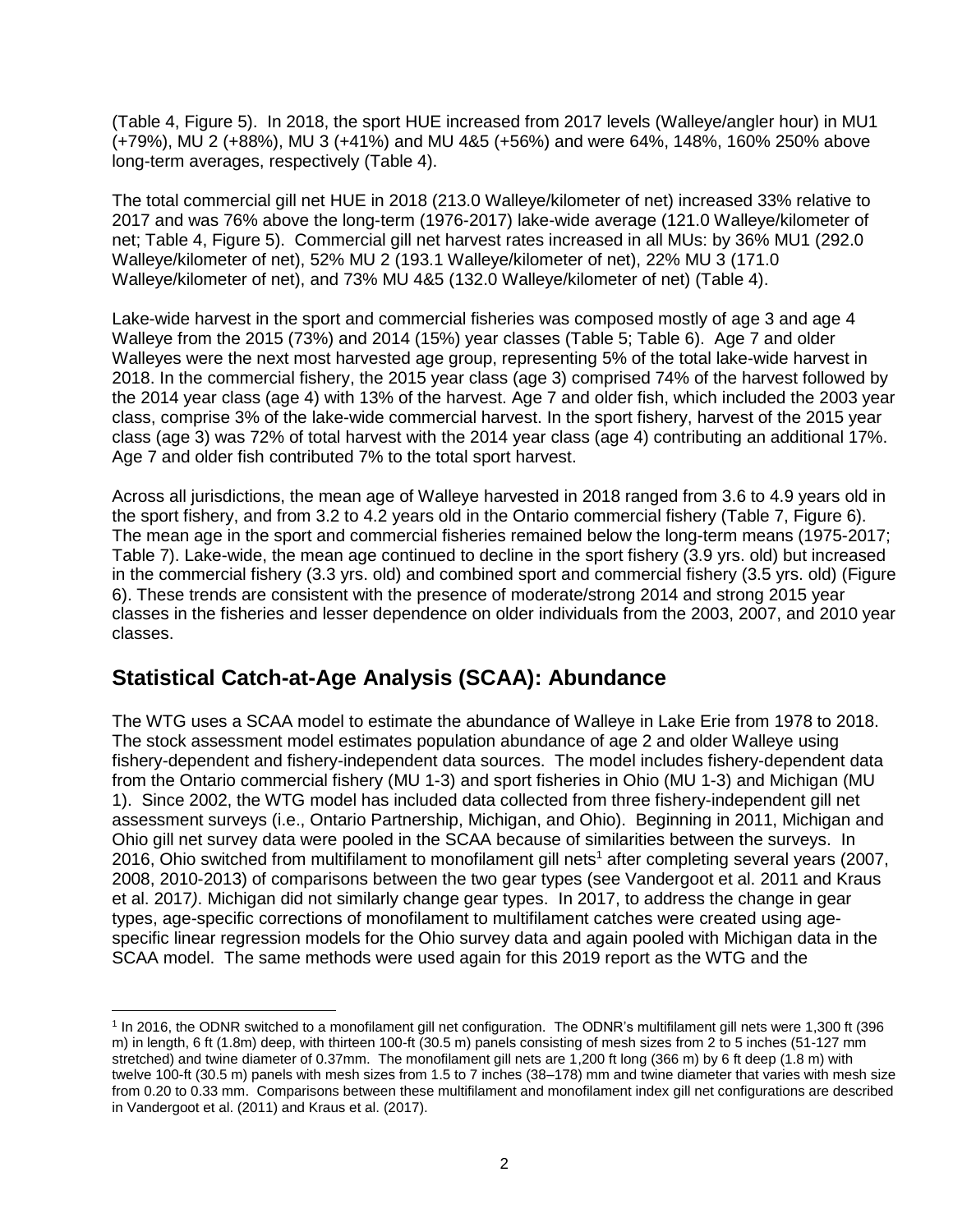Quantitative Fisheries Center at Michigan State University continue to evaluate options for incorporating the new Ohio data set into the SCAA model.

The Lake Erie Percid Management Advisory Group (LEPMAG) developed an updated Walleye model, which the WTG began using in 2013. This model includes: 1) estimated selectivity for all ages within the model without the assumptions of known selectivity at age; 2) integrated age-0 trawl survey data into the model; 3) a multinomial distribution for the age composition data; and 4) time-varying catchability using a random walk for fishery and survey data including the age-0 trawl survey. Instantaneous natural mortality (*M*) is assumed to be constant (0.32) among years (1978-2018) and ages (ages 2 through 7and older). The abundances-at-age were derived from the estimated parameters using an exponential survival equation.

Based on the 2019 integrated SCAA model, the 2018 west-central population (MU1-3) was estimated at 49.849 million age 2 and older Walleye (Table 8, Figure 7). An estimated 30.625 million age 3 (2015 year class) fish comprised 61% of the age 2 and older Walleye population. Age 4 (2014 year class) represented the second largest (15%) and age 2 (2016 year class) the third largest (12%) components of the population. Based on the integrated model, the number of age 2 recruits entering the population in 2019 (2017 year class) and 2020 (2018 year class) are estimated to be 13.514 and 94.071 million Walleye, respectively (Table 9; Figure 8). The 2019 projected abundance of age 2 and older Walleye in the west-central population is estimated to be 45.338 million fish (Table 8; Figure 7).

## **Harvest Policy and Recommended Allowable Harvest (RAH) for 2019**

In March 2019, the WTG applied the following Harvest Control Rules as identified in the Walleye Management Plan (WMP; 2015-2024):

- *Target Fishing Mortality* of 60% of the Maximum Sustainable Yield (60%F<sub>MSY</sub>);
- Threshold *Limit Reference Point* of 20% of the Unfished Spawning Stock Biomass (20%SSB<sub>0</sub>);
- Probabilistic Control Rule, P-star, P\*= **0.05** ;
- A limitation on the annual change in TAC of ± **20%**.

Using results from the 2019 integrated SCAA model, the estimated abundance of 45.338 million age-2 and older Walleye in 2019, and the harvest policy described above, the calculated mean RAH for 2019 was 8.683 million Walleye, with a range from 6.504 (minimum) to 10.861 (maximum) million Walleye (Table 9). The WTG RAH range estimate is an AD Model Builder (ADMB, Fournier et al. 2012) generated value based on estimating  $\pm$  one standard deviation of the mean RAH. AD Model Builder uses a statistical technique called the delta method to determine this standard deviation for the calculated RAH, incorporating the standard errors from abundance estimates at age and combined gear selectivity at age. The target fishing rate,  $(60\%F_{MSY} = 0.334)$  in the harvest policy was applied since the probability of the projected spawner biomass in 2020 (56.410. million kg) falling below the limit reference point (SSB<sub>20%</sub> = 12.184 million kg) after fishing at 60% $F_{MSY}$  in 2019 was less than 5% (p  $<$  0.05). Thus, the probabilistic control rule (P<sup>\*</sup>) to reduce target fishing rate and conserve spawner biomass was not invoked during the 2019 determination of RAH.

In addition to the RAH, the Harvest Control Rule adopted by LEPMAG limits the annual change in TAC to  $\pm$  20% of the previous year's TAC. According to this rule, the maximum change in TAC would be  $(+)$ or (-) 20% of the 2018 TAC (7.109) million fish), and the range in 2019 TAC for LEC consideration would be from 6.504 million fish to 8.531 million fish.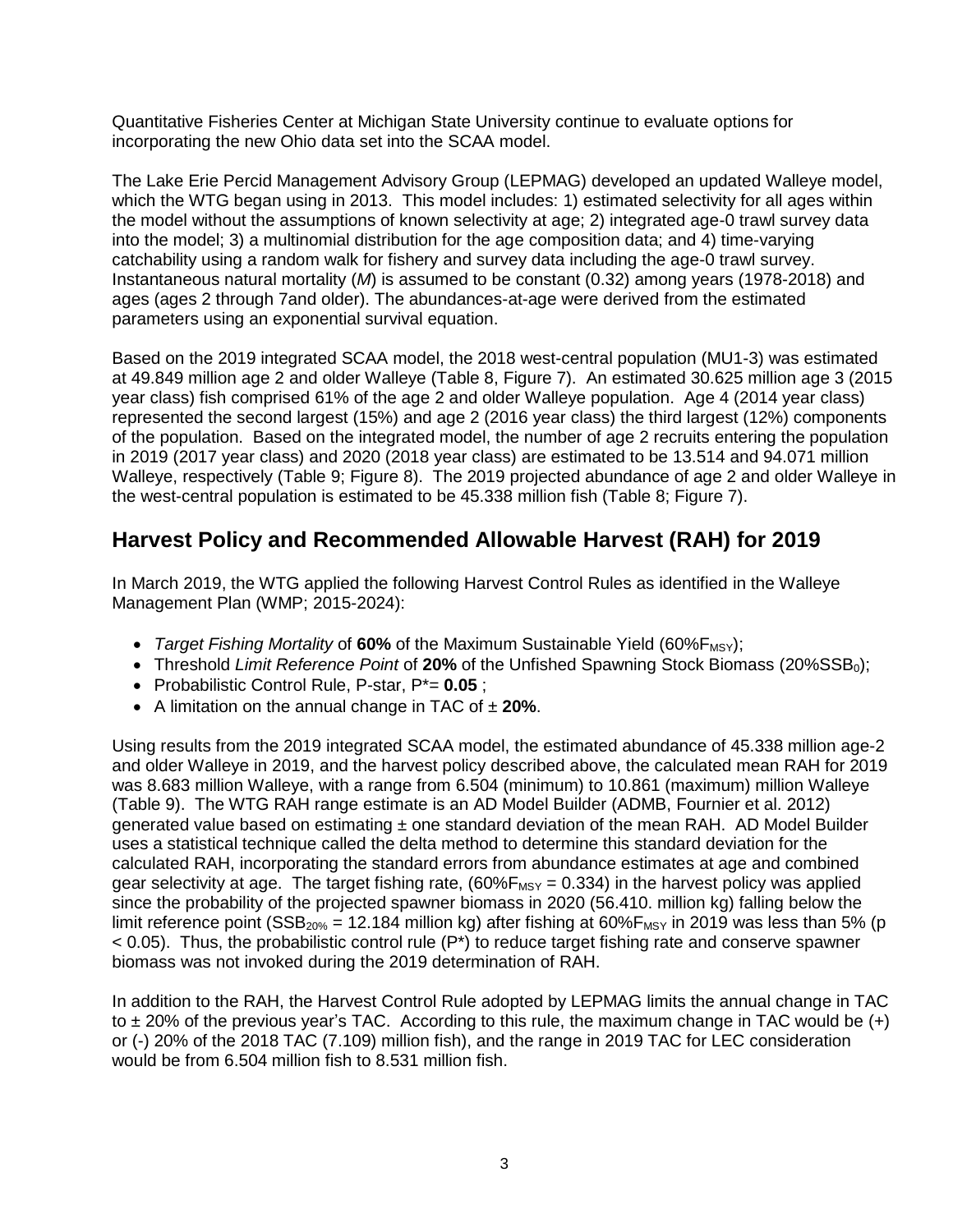## **Other Walleye Task Group Activities**

The following represents WTG progress and developments on Charge 2a and 2b. In 2018, this work focused on *(1) Movements, Migrations and Spatial Ecology, (2) Stock Structure* (3) *Recruitment, (4) Natural Mortality*, and (5) *Habitat*.

#### *Movements, Migration and Spatial Ecology*

Since 2011, WTG members have participated collaboratively in numerous Great Lakes Acoustic Telemetry Observation System (GLATOS; [https://glatos.glos.us/\)](https://glatos.glos.us/) studies across Lake Erie. To date, these seven Walleye studies have tagged nearly 3,000 fish in the western, central, and eastern basins of Lake Erie. Although specific study objectives vary among projects, general objectives of all projects focused on (1) determining within and between lake movements of various Walleye spawning populations, (2) examine spawning site fidelity rates, estimate mortality rates, and (3) characterize the harvest composition of Lake Erie's recreational and commercial fisheries. Similar to all projects using the GLATOS network, the Walleye studies benefit from the synergy of tagged fish and receivers deployed around the lake. Data generated from these studies will help address long standing WTG charges including options for eastern basin walleye management and estimation of natural mortality (see additional details below).

#### *Stock structure*

In recent years there has been an effort to improve our understanding of Walleye stock structure at the lake-wide scale to inform future iterations of the walleye management plan. One of the major information gaps associated with Walleye stock structure is how western and eastern basin stocks interact to influence fisheries and survey results in the eastern basin. The specific goals of this initiative are to: 1) inform occupancy and migration rates at the individual spawning stock and basin scale, 2) understand the importance of spawning stocks to lake wide fisheries, and 3) understand the contributions of different walleye stocks to fishery independent indices of abundance. The acoustic telemetry studies listed above will play an important role in understanding occupancy and migration rates. Other complimentary studies have been initiated over the past two years that employ genetics and otolith microchemistry to estimate the contributions of western basin Walleye to eastern basin fisheries and fishery independent indices of abundance. Chemical signatures in otoliths of young-ofyear and yearling walleye in eastern basin gillnet surveys are being used to determine the basin of origin (western or east) to inform indices of recruitment in the eastern basin. Genetics samples from recreational and commercially caught fish in the eastern basin are being used to determine the relative contributions of western, eastern, and central basin spawning stocks to the eastern basin fisheries.

#### *Recruitment*

Evidence of multiple Walleye stocks in Lake Erie exists, with decreasing stock productivity from west to east. However, migrations and mixing of stocks throughout the lake make evaluation of individual stock productivity difficult. For example, adult Walleye from western basin spawning grounds in the spring, to the cooler waters of the central and eastern basins in the summer, and then return to the west basin before spawning. While juvenile Walleye from both the western and eastern basin are believed to disperse from natal basins during the summer and fall, it is unknown if their migrations are similar to those of adults. To address uncertainty surrounding juvenile dispersal and productivity of Walleye stocks across Lake Erie, the WTG has reported basin-specific densities of yearling Walleye with standardized gill net indices since 2011 (WTG 2012).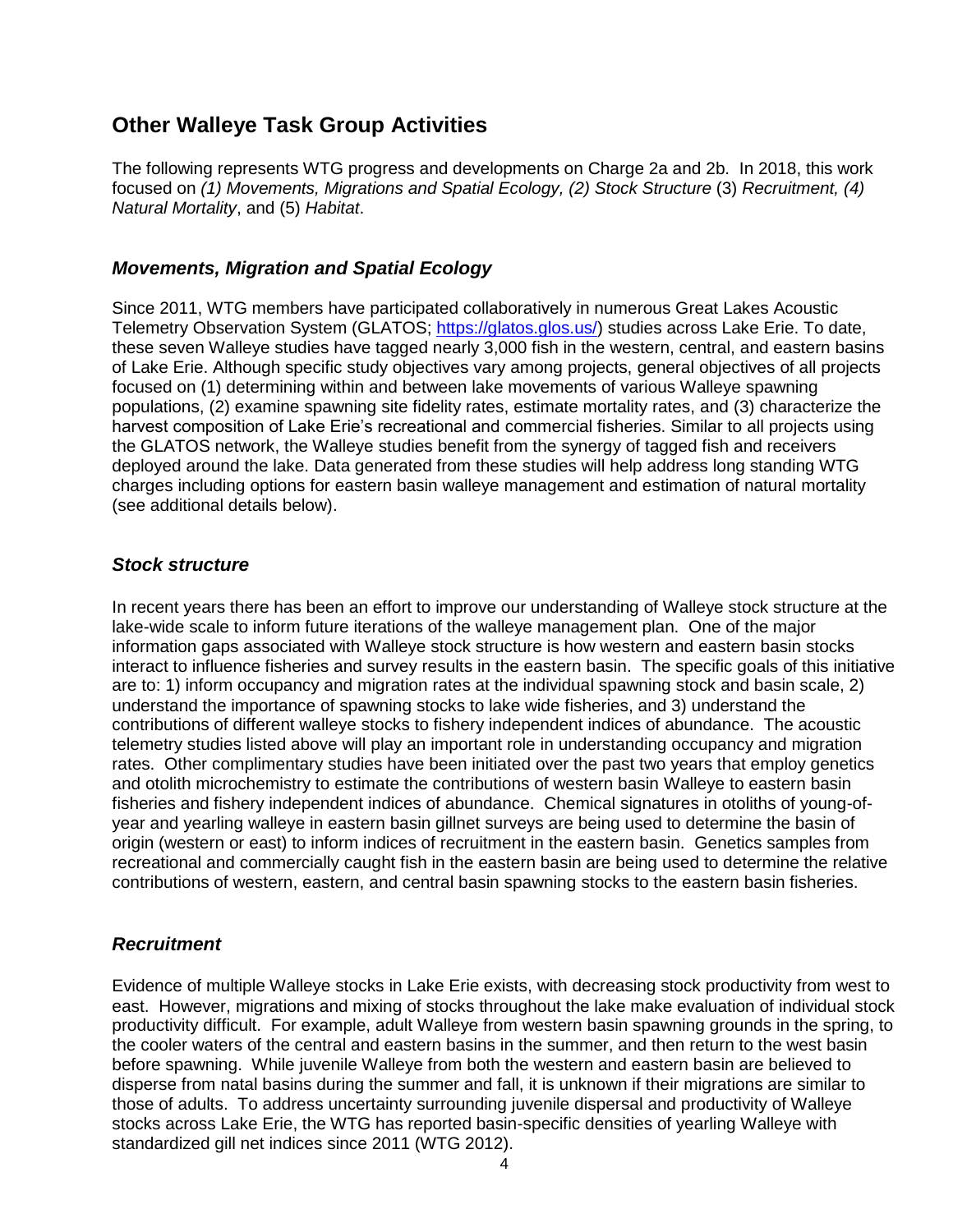In Figure 9, site-specific yearling Walleye catches are presented for the bottom set interagency (ON, NY) monofilament nets; the suspended (canned or kegged) Ohio monofilament nets (see footnote #1, page 3 for description); suspended Michigan multifilament nets; and suspended Ontario monofilament nets fished in 2018. Catches were standardized for net length (50 ft [15.2 m] panels) of mesh sizes ≤ 5.5" (140 mm) but correction factors were not applied to standardize fishing power between monofilament and multifilament nets. New York and Ontario monofilament nets share the same configurations with the exception that Ontario nets contain 2 panels instead of the one 50 ft (15.2 m) panel for mesh sizes ≥ 2" (51 mm). New York's index gill nets were fished exclusively on bottom and were confined to shallower depths than nets fished in Ontario's waters of eastern Lake Erie (Figure 9a).

In 2018, yearling Walleye catches occurred lake-wide where index nets were fished but densities were very low on the north shore of the east basin (Figures 9a and b). Yearling catches have decreased from 2016 in west and central Lake Erie, suggesting the 2016 and 2017 year classes are both smaller than the 2015 cohort for western stocks. Yearling Walleye catches in New York bottom set nets on the south shore decreased from 2017 and were similar to 2016, suggesting that the 2016 cohort was stronger than the 2015 and 2017 hatches in New York waters. When bottom set and suspended nets were fished in the same area, yearling catches in bottom set nets exceeded suspended nets in the east and central basin, whereas suspended nets exceeded bottom set nets in the west basin. In Ontario Partnership index nets, average catches of age 1 Walleye are often greater in suspended nets than in bottom nets, however this phenomenon varies by year and basin.

Currently, the young-of-the-year (YOY) index from the interagency west basin bottom trawl survey (Table 10) is integrated into the SCAA model to estimate age-2 Walleye abundance and forecast recruitment. While the interagency bottom trawl survey is considered to be a robust recruitment predictor, inclusion of additional YOY and yearling indices to form a composite recruitment index could supplement recruitment estimates. However, there are two factors limiting the integration of a composite recruitment index into the SCAA model:

- 1. Yearling indices are not available far enough in advance to forecast age-2 recruitment, as required for the probabilistic harvest control rule (P\*) of the current Walleye Management Plan (Kayle et al. 2015). Options for overcoming this limitation would be exclusion of yearling indices from a composite recruitment index, removal of the  $P^*$  control rule from the Walleye Management Plan Harvest Policy, or running two integrated SCAA models (one with YOY and yearling data and the second model using only YOY data). It is important to note that the two SCAA model options could result in conflicting abundance estimates.
- 2. Spatial, temporal, and gear type (bottom set vs. suspended gill nets) variability exist in Walleye YOY and yearling indices, along with inconsistencies in sampling intensity and effort. Previous examination of the available recruitment indices using a Principal Components Analysis (PCA) approach revealed challenges for integrating a composite recruitment index into the SCAA model (WTG 2016). Data transformations and missing years of data in some indices were primary concerns.

The WTG will continue to update the dataset of recruitment indices. However, composite Walleye recruitment indices will not be presented until concerns related to data transformations, missing years of data, and recent changes in index gear configuration are addressed. The WTG will also continue to explore and evaluate alternative recruitment estimation approaches to be considered for adoption in future Lake Erie Walleye Management Plans.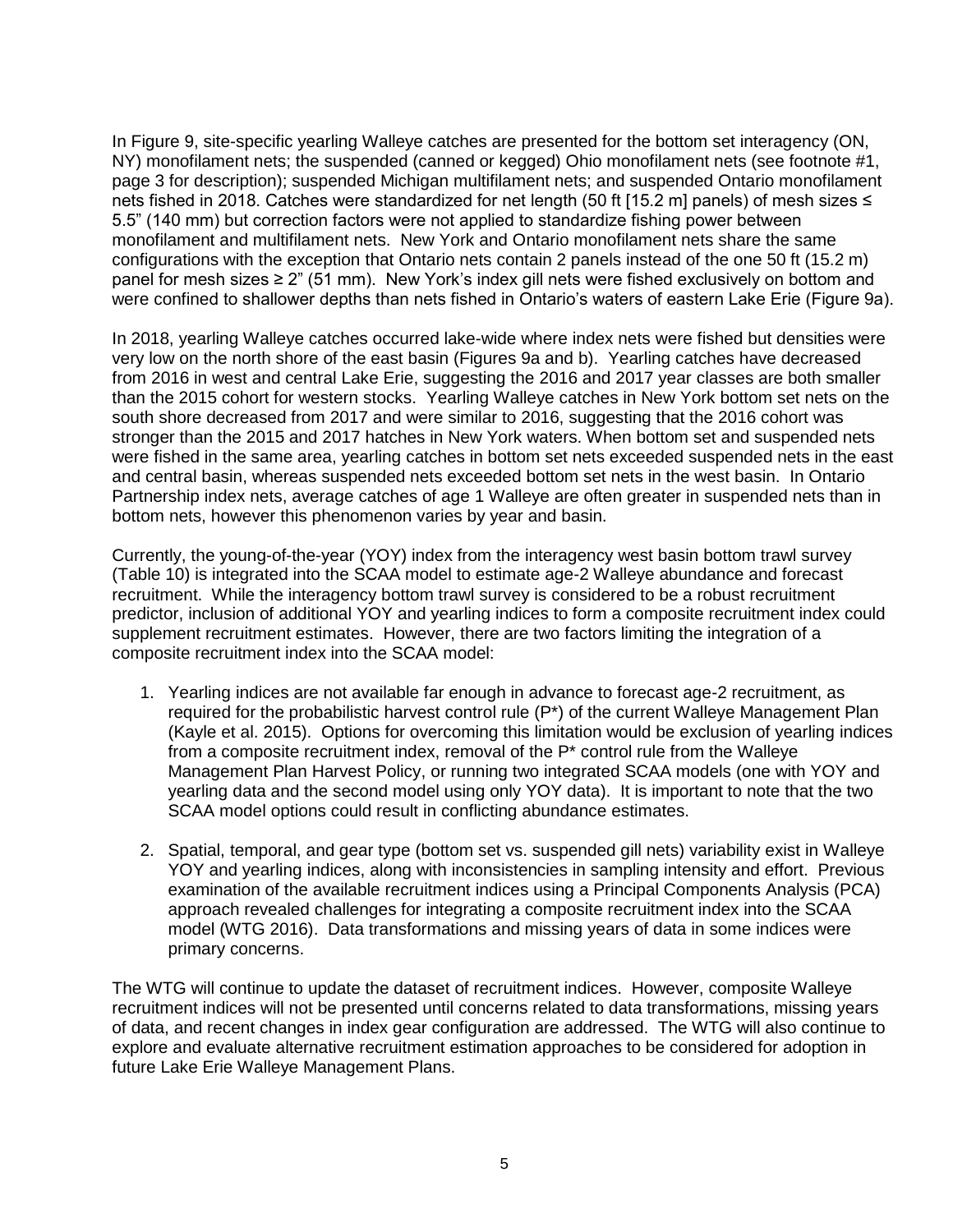#### *Natural Mortality (M)*

Natural mortality is a parameter in the Walleye SCAA model that represents the fraction of the population that dies due to natural causes. As part of an ongoing WTG charge for improving the SCAA model, alternative estimates of natural mortality will be evaluated using a structured approach. The method bears similarity to the WTG approach for determining data weightings (expert opinion lambda template) in the SCAA model or for identifying Priority Management Areas (PMA template) by the Habitat Task Group. Using criteria weighted by importance, task group members will assign scores to rank studies of natural mortality for their application to Lake Erie Walleye assessment and management. Evaluation criteria relates to reliability of M estimation according to factors such as survey design, assumptions, gaps and potential bias of estimates. Additional considerations may include factors such as SCAA model complexity and retrospective stability as they relate to natural mortality assumptions. Studies have examined Lake Erie Walleye natural mortality in a variety of ways. Some studies are discussed below, which may be included in the natural mortality evaluation template or used to support the process.

The current SCAA model assumes that instantaneous natural morality is 0.32 or 27% annually. This value was derived from multi-agency Walleye jaw tagging studies on Lake Erie that began in 1978 and continued for decades (Haas et al. 2003). Reward tags were first applied to 10% of tagged Walleye during 1990 and later again in 2000 to account for the difference in reporting rates between reward (\$100 US) and non-reward (\$0) tags. Information from recreational and commercial fishers describing where, when and how tagged Walleye were caught was maintained in an interagency database. Analyses using the Estimate model (Brownie et al., 1985) provided estimates of survival, tag recovery, exploitation and natural mortality, *M*=0.32 (Haas et al. 2003). This analysis assumed that jaw tag loss did not occur. This assumption was later tested with the application of both jaw and Passive Integrated Transponder (PIT) tags on Walleye, which found evidence of tag shedding over time (Vandergoot et al 2012).

Zhao et al. (2011) estimated natural mortality for eastern basin Walleye to be *M*=0.22 using interagency Walleye tag data and the Program MARK (White and Burnham 1999). Interagency Walleye jaw tagging data was also used to estimate natural mortality in a spatial tag recovery model that explicitly accounted for tag loss (Vandergoot and Brendan 2014). They found that natural mortality declined with age and varied regionally under a variety of movement scenarios.

Walleye PIT tags do not rely on reported captures by fisheries but the process is dependent on extensive scanning of the harvest. Analyses of Walleye PIT tagging data (2005-2015) using the Brownie model (Brownie et al. 1985) produced *M*=0.29 (WTG 2016).

Integrated tag catch-at-age analyses (ITCAAN) models using interagency Walleye tagging data from Lake Erie and connecting waters estimated natural mortality to be 0.15 (*SE*=0.019), and 0.31 (*SE*=0.032) in western and eastern Lake Erie respectively (Vincent 2017). Walleye catch-at-age analysis with tagging data integrated was also explored by Zhou and Jiao (2018) using a Bayesian approach to estimate natural mortality for Lake Erie Walleye under a variety of scenarios. Preliminary results (2018) indicated that time and age varying estimates of natural mortality had the best model fit.

Acoustic telemetry studies monitor movements of Walleye and other species throughout Lake Erie and connecting waters. Transmitters implanted in Walleye are detected by acoustic receivers that are part of the GLATOS network. Survival is indicated by detections over time without reliance on fisher tag reporting. Combined with fishery tag returns, this data offers a unique approach for estimating survival and natural mortality. Future analyses of this data should represent a valuable addition to the natural mortality studies evaluated.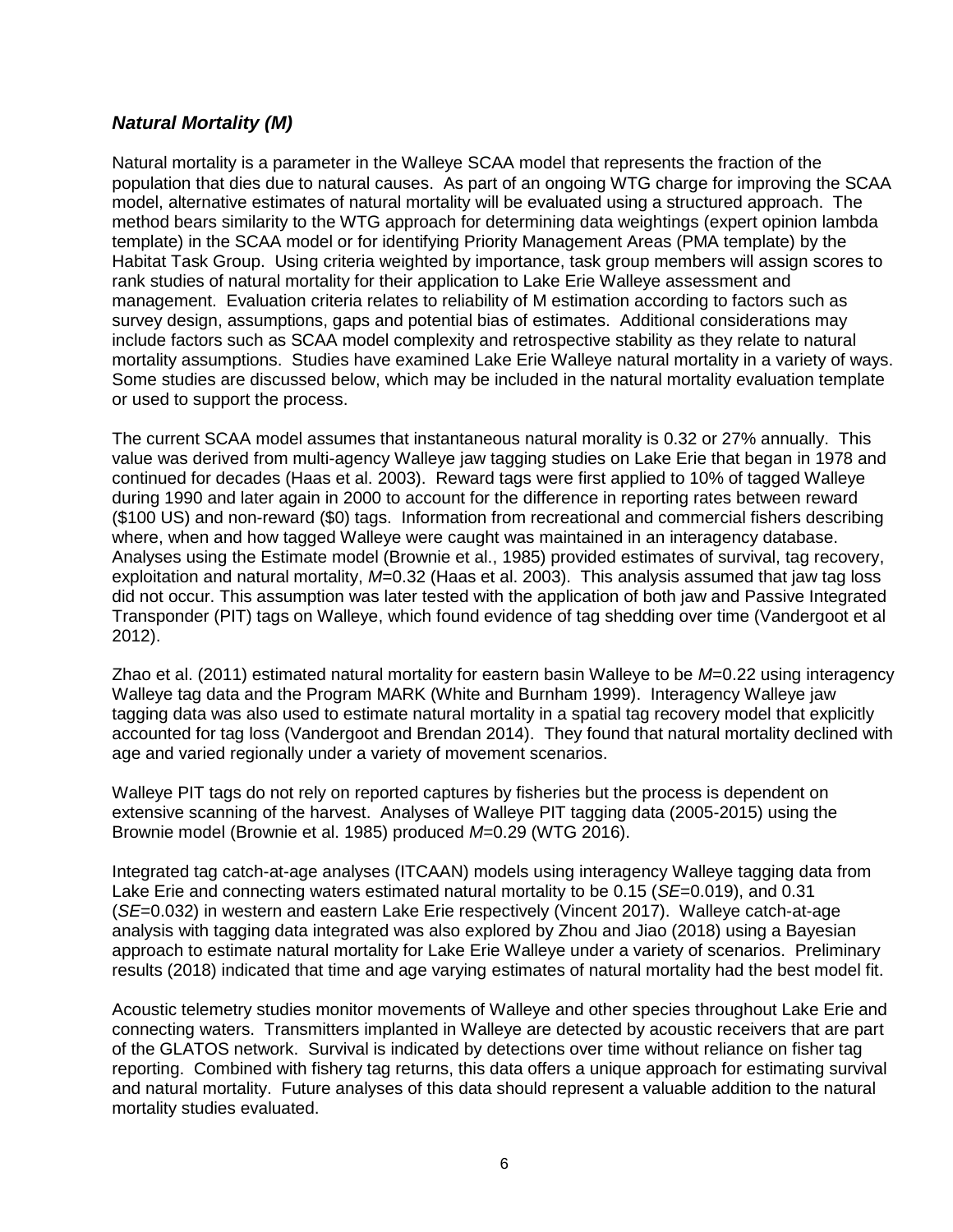The reviews of methods and previous estimates of Walleye natural mortality have previously been documented in a Decision Analysis (Wright et al. 2005) and a previous version of the Walleye Management Plan (Locke et al. 2005). These documents provide additional insight for parameterization of Walleye catch at age models.

#### *Key Lake Erie M literature:*

- Haas, R.C., M.W. Turner, D.W. Einhouse, A. Cook, R.B. Kenyon 2003. Lake Erie Interagency Walleye Tag Study. Poster presented at: Percis III, Madison, Wisconsin, U.S.A., July 20-24, 2003.
- Vandergoot , C.S. and T.O. Brenden. 2014. Spatially Varying Population Demographics and Fishery Characteristics of Lake Erie Walleyes Inferred from a Long-Term Tag Recovery Study. Transactions of the American Fisheries Society 143:188–204.
- Vincent, M.T. 2017. Simulation Analyses of Integrated Tagging and Catch at Age Analysis Models and Application to Lake Erie Walleye. Chapter 4. A Multi-Region Integrated Tagging Catch-at-Age Analysis of Lakes Erie and Huron Walleye (Doctoral Dissertation, Michigan State University, East Lansing, Michigan, USA).
- Walleye Task Group (WTG). 2016. Report of the Lake Erie Walleye Task Group to the Standing Technical Committee, Lake Erie Committee of the Great Lakes Fishery Commission. 26 pp.
- Zhao, Y, D. W. Einhouse and T. M. MacDougall. 2011. Resolving Some of the Complexity of a Mixed-Origin Walleye Population in the East Basin of Lake Erie Using a Mark–Recapture Study. North American Journal of Fisheries Management, 31:2, 379-389.
- Zhou, C. and Y. Jiao. 2018. Extra tagging study facilitates natural mortality estimation in an integrated Bayesian statistical catch-at-age analysis. Manuscript submitted for publication.

#### *Habitat*

Walleye fishery quotas are allocated based on a presumed preferred bottom-depth of < 13m, however there is limited support for the efficacy of this designation. Members of the WTG along researchers at Michigan State University and the University of Windsor are using data generated from ongoing GLATOS projects to investigate the bottom-depth preference of Walleye throughout their seasonal lake-wide migrations. Data from  $> 1000$  individuals during  $> 5$  years were used to examine monthly variation in bottom-depth preference affiliated with stock, sex, and age of Walleye tagged in the western and eastern basins of Lake Erie. So far, results have identified seasonal fluctuations in bottom-depth selection across stocks, which coincided with spawning/foraging migrations. For example, shallow waters < 6m deep were preferred during spawning periods of March and April, and deep water (> 13m) were positively selected for during summer and fall, coinciding with cross-lake movements. Winter patterns favoured moderate depths (7 - 13m), when walleye returned to spawning areas. Preliminary results suggested that stock differences may exist, but there are evident lake-wide similarities in bottom-depth selection across the Walleye populations in Lake Erie despite differences in migration patterns. This work also highlights the relatively long period (~ 6 months year<sup>-1</sup>) in which walleye live in areas not previously defined as 'Walleye habitat' using the < 13m depth definition.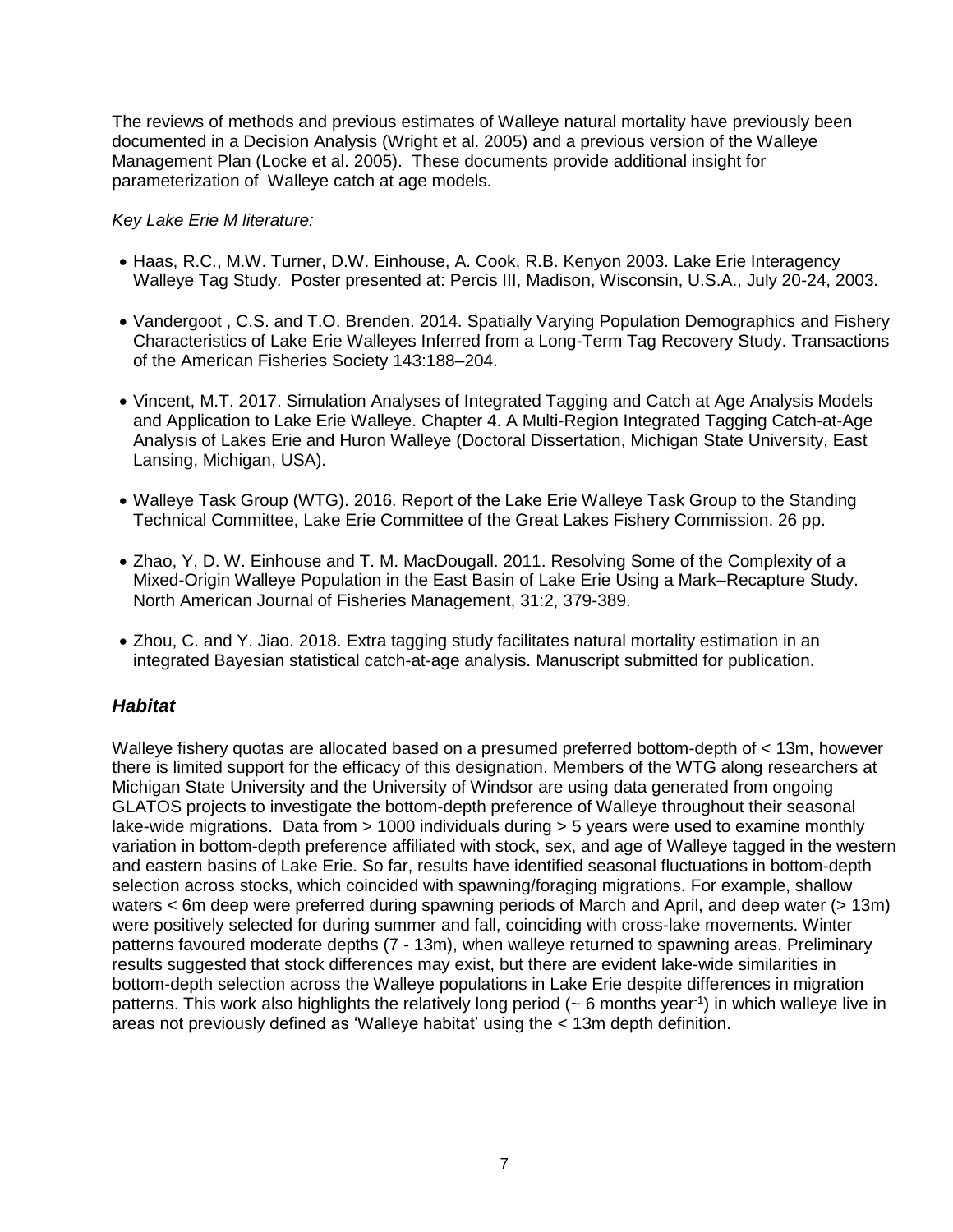## **WTG Centralized Datasets**

WTG members currently manage several databases that consist of fishery-dependent (harvest) and fishery-independent (population) assessment surveys conducted by the respective agencies. Annually, data are compiled by WTG members to form spatially-explicit versions of agency-specific harvest data (e.g., harvest-at-age and fishery effort by management unit) and population assessment (e.g., the interagency trawl program and gill net surveys) databases. These databases are used for trends and status evaluations, estimating population size and abundance using SCAA analysis, and the decisionmaking process regarding RAH. Ultimately, annual population abundance estimates are used to assist LEC members with setting TACs for the upcoming year and evaluate past harvest policy decisions. Use of WTG databases by non-members is only permitted following a specific protocol established in 1994, described in the 1994 WTG Report and reprinted in the 2003 WTG Report (WTG 2003).

## **Acknowledgments**

The WTG would like to express its appreciation for support during the past year from the Great Lakes Fishery Commission, which continued to disperse reward tag payments, and to the Quantitative Fisheries Center at Michigan State University, particularly Dr. Travis Brenden, for assistance in exploring options to incorporate the new Ohio monofilament gillnet data set into the SCAA model. The WTG greatly appreciates the efforts of Dr. Jordan Matley from the Great Lakes Institute for Environmental Research at the University of Windsor, to present the results of his Lake Erie Walleye research at the 2019 WTG annual meeting. The WTG would also like to thank all the stakeholders for their continued participation and contributions in the LEPMAG process, and the staff of Great Lakes Institute for Environmental Research at the University of Windsor for hosting the 2019 WTG annual meeting.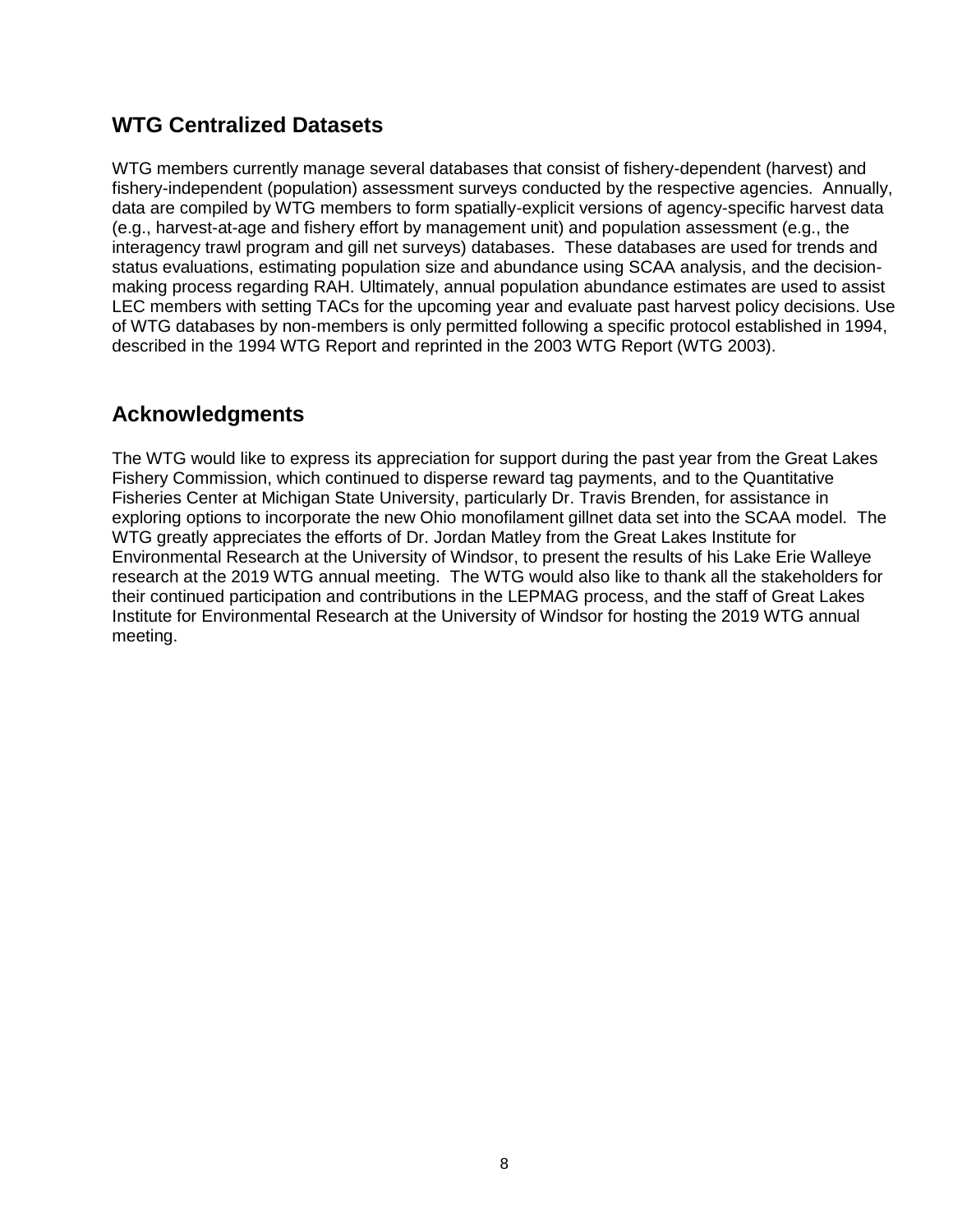### **Literature Cited**

- Brownie, C., D. R. Anderson, K. P. Burnham, and D. S. Robson. 1985. Statistical inference from band recovery data handbook (2nd edition). U. S. Department of the Interior, Fish and Wildlife Service, Resource Publication No. 156, Washington D. C.
- Fournier, D.A., H.J. Skaug, J. Ancheta, J. Ianelli, A. Magnusson, M.N. Maunder, A. Nielsen, and J. Sibert. 2012. AD Model Builder: using automatic differentiation for statistical inference of highly parameterized complex nonlinear models. Optim. Methods Softw. 27:233-249.
- Kayle, K., Oldenburg, K., Murray, C., Francis, J., & Markham, J. 2015. Lake Erie Walleye Management Plan 2015-2019. Lake Erie Committee, Great Lakes Fishery Commission. 42 pp.
- Kraus, R.T., Vandergoot, C.S., Kocovshy, P.M., Roger, M.W., Cook, H.H., and Brenden, T.O. 2017. Reconciling catch differences from multiple fishery independent gill net surveys. Fisheries Research. 188:17-22
- Locke, B., M. Belore, A. Cook, D. Einhouse, K. Kayle, R. Kenyon, R. Knight, K. Newman, P. Ryan, E. Wright. 2005. Lake Erie Walleye Management Plan. Lake Erie Committee, Great Lakes Fishery Commission. 46 pp.
- Vandergoot, C.S., T. O. Brenden, M. V. Thomas, D. W. Einhouse, H. A. Cook and M. W. Turner 2012. Estimation of Tag Shedding and Reporting Rates for Lake Erie Jaw-Tagged Walleyes, North American Journal of Fisheries Management, 32:2, 211-223.
- Vandergoot, C.S., Kocovsky, P.M., T.O. Brenden, and W. Liu. 2011. Selectivity evaluation for two experimental gill-net configuration used to sample Lake Erie Walleyes. North American Journal of Fisheries Management 31:832-842.
- Walleye Task Group (WTG). 2003. Report of the Lake Erie Walleye Task Group to the Standing Technical Committee, Lake Erie Committee of the Great Lakes Fishery Commission. 26 pp.
- Walleye Task Group (WTG). 2012. Report of the Lake Erie Walleye Task Group to the Standing Technical Committee, Lake Erie Committee of the Great Lakes Fishery Commission. 28 pp.
- Walleye Task Group (WTG). 2016. Report of the Lake Erie Walleye Task Group to the Standing Technical Committee, Lake Erie Committee of the Great Lakes Fishery Commission. 26 pp.
- Walleye Task Group (WTG). 2017. Report of the Lake Erie Walleye Task Group to the Standing Technical Committee, Lake Erie Committee of the Great Lakes Fishery Commission. 26 pp.
- White, G. C. and K. P. Burnham. 1999. Program MARK: survival estimation from population of marked animal. Bird Study 46(Supplement):120–138.
- Wright, E., M. Belore, A. Cook, B. Culligan, D. Einhouse, T. Johnson, K. Kayle, R. Kenyon, R. Knight and K. Newman. 2005. Decision Analysis Application for Lake Erie Walleye Management: Final Report to the Lake Erie Committee
- Zhao, Y., D.W. Einhouse, and T.M. MacDougall. 2011. Resolving some of the complexity of a mixedorigin Walleye population in the East Basin of Lake Erie using a mark–recapture study. North American Journal of Fisheries Management 31: 379-389.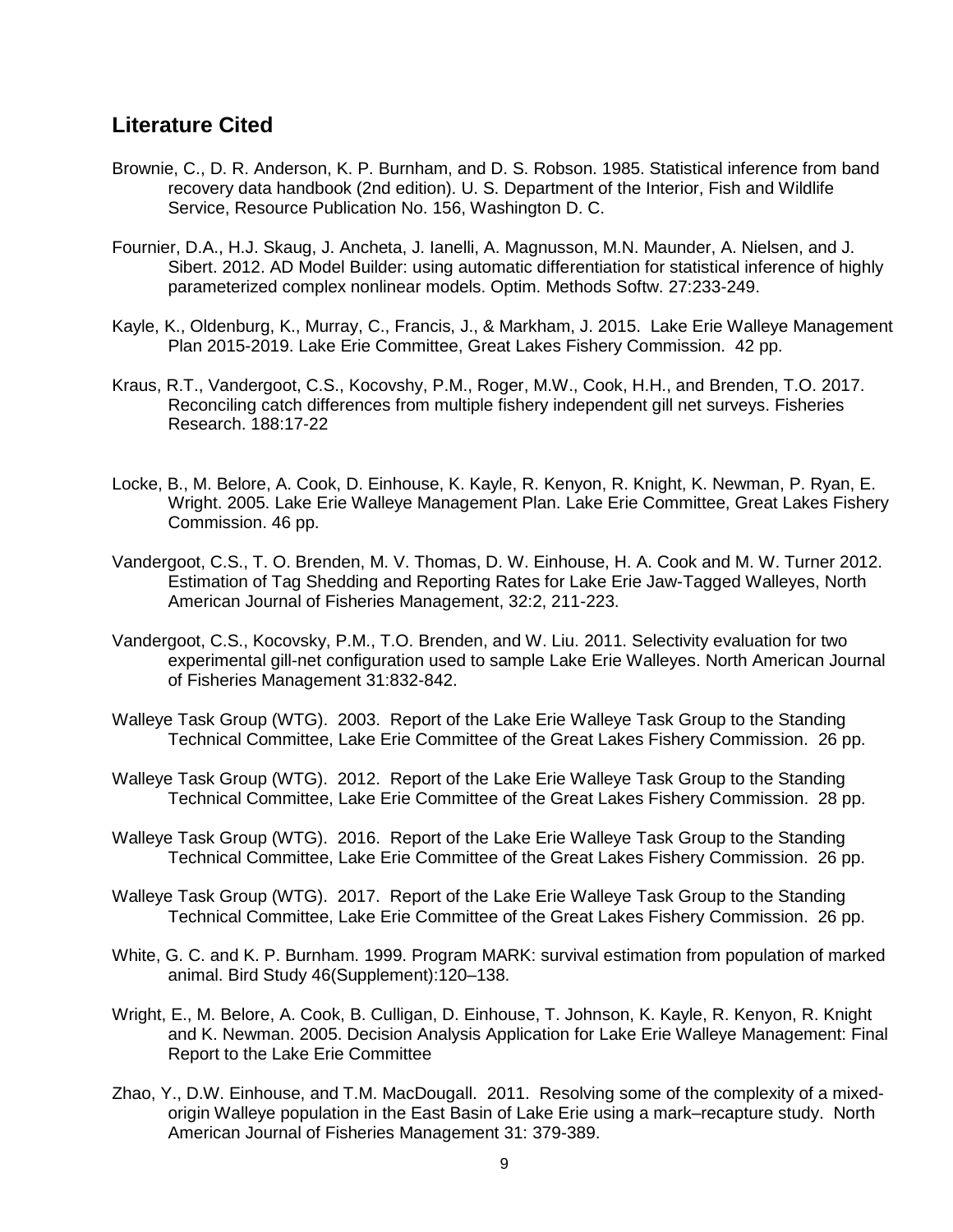TAC Area (MU-1, MU-2, MU-3) Non-TAC Area (MUs 4&5) All Areas Year | Michigan Ohio Ontario <sup>a</sup> Total | NY Penn. Ontario Total | Total 1999 TAC | 477,000 4,626,000 3,897,000<mark> 9,000,000</mark> | <mark>0| 9,000,000</mark> **Har 140,269 1,033,733 3,454,250 4,628,252 23,133 89,038 87,000 199,171 4,827,423** 2000 TAC | 408,100 3,957,800 3,334,100 <mark> 7,700,000</mark> 0| 7,700,000 **Har 252,280 932,297 2,287,533 3,472,110 28,599 77,512 67,000 173,111 3,645,221** 2001 TAC | 180,200 1,747,600 1,472,200 <mark>3,400,000</mark> 0| 3,<mark>400,000</mark> **Har 159,186 1,157,914 1,498,816 2,815,916 14,669 52,796 39,498 106,963 2,922,879** 2002 TAC | 180,200 1,747,600 1,472,200 <mark>3,400,000</mark> 0| 3,<mark>400,000</mark> **Har 193,515 703,000 1,436,000 2,332,515 18,377 22,000 36,000 76,377 2,408,892** 2003 TAC 180,200 1,747,600 1,472,200 3,400,000 0 3,400,000 **Har 128,852 1,014,688 1,457,014 2,600,554 27,480 43,581 32,692 103,753 2,704,307** 2004 TAC | 127,200 1,233,600 1,039,200<mark> 2,400,000</mark> 0| 2,400,000 **Har 114,958 859,366 1,419,237 2,393,561 8,400 19,969 29,864 58,233 2,451,794** 2005 TAC | 308,195 2,988,910 2,517,895 <mark>\_5,815,000</mark> | 0| 5,815,000 **Har 37,599 610,449 2,933,393 3,581,441 27,370 20,316 17,394 65,080 3,646,521** 2006 TAC | 523,958 5,081,404 4,280,638<mark> 9,886,000</mark> | 0| 9,886,000 **Har 305,548 1,868,520 3,494,551 5,668,619 37,161 151,614 68,774 257,549 5,926,168** 2007 TAC | 284,080 2,755,040 2,320,880<mark> 5,360,000</mark> | 0| 5,360,000 **Har 165,551 2,160,459 2,159,965 4,485,975 29,134 116,671 37,566 183,371 4,669,346** 2008 TAC | 209,530 1,836,893 1,547,576<mark> 3,594,000</mark> | <mark> 0| 3,594,000</mark> **Har 121,072 1,082,636 1,574,723 2,778,431 29,017 74,250 34,906 138,173 2,916,604** 2009 TAC | 142,835 1,252,195 1,054,970<mark> 2,450,000</mark> | 0| 2,450,000 **Har 94,048 967,476 1,095,500 2,157,024 13,727 42,422 27,725 83,874 2,240,898** 2010 TAC | 128,260 1,124,420 947,320<mark> 2,200,000</mark> 0| 2,200,000 **Har 55,248 958,366 983,397 1,997,011 34,552 54,056 23,324 111,932 2,108,943** 2011 TAC 170,178 1,491,901 1,256,921 2,919,000 0 2,919,000 **Har 50,490 417,314 1,224,057 1,691,861 31,506 45,369 28,873 105,748 1,797,609** 2012 TAC | 203,292 1,782,206 1,501,502<mark> 3,487,000</mark> 0| 3,487,000 **Har 86,658 921,390 1,355,522 2,363,570 36,975 44,796 28,260 110,031 2,473,601** 2013 TAC | 195,655 1,715,252 1,445,094<mark> 3,356,000</mark> | 0| 3,3<mark>56,000</mark> **Har 54,167 1,083,395 1,274,945 2,412,507 34,553 60,332 30,591 125,476 2,537,983** 2014 TAC | 234,774 2,058,200 1,734,026 <mark>4,027,000</mark> | 0| 4,027,000 **Har 42,142 1,303,133 1,324,201 2,669,476 61,982 84,843 52,675 199,500 2,868,977** 2015 TAC 239,846 2,102,665 1,771,488 4,114,000 0 4,114,000 **Har 65,740 1,073,263 1,382,600 2,521,603 55,201 46,523 89,882 191,606 2,713,209** 2016 TAC | 287,827 2,523,301 2,125,872 <mark>4,937,000</mark> 0| 4,937,000 **Har 65,816 855,820 1,959,573 2,881,209 50,963 32,937 112,743 196,643 3,077,852** 2017 TAC | 345,369 3,027,756 2,550,874<mark> 5,924,000</mark> | 0| 5,924,000 **Har 56,938 1,261,327 3,232,817 4,551,082 70,010 162,949 129,217 362,176 4,913,258** 2018 TAC | 414,455 3,633,410 3,061,135 7,109,000 0| 7,109,000 **Har 176,089 1,972,295 3,478,713 5,627,097 123,503 270,189 250,345 644,037 6,271,134** 2017 TAC 345,369 3,027,756 2,550,874 5,924,000<br>
Har 56,938 1,261,327 3,232,817 4,551,082 70,010<br>
2018 TAC 414,455 3,633,410 3,061,135 7,109,000<br>
Har 176,089 1,972,295 3,478,713 5,627,097 123,503<br>
Ontario sport harvest valu **Har** 56,938 1,261,327 3,232,817 4,551,082 70,010 162,949<br>2018 TAC 414,455 3,633,410 3,061,135 7,109,000<br>Har 176,089 1,972,295 3,478,713 5,627,097 123,503 270,189<br>Ontario sport harvest values w ere estimated from the 2014

Table 1. Annual Lake Erie walleye total allowable catch (TAC, top) and measured harvest (Har; bottom, bold), in numbers of fish from 1999 to 2018. TAC allocations for 2018 on are based on water area: Ohio, 51.11%; Ontario, 43.06%; and Michigan, 5.83%. New York and Pennsylvania do not have assigned quotas, but are included in annual total harvest.

a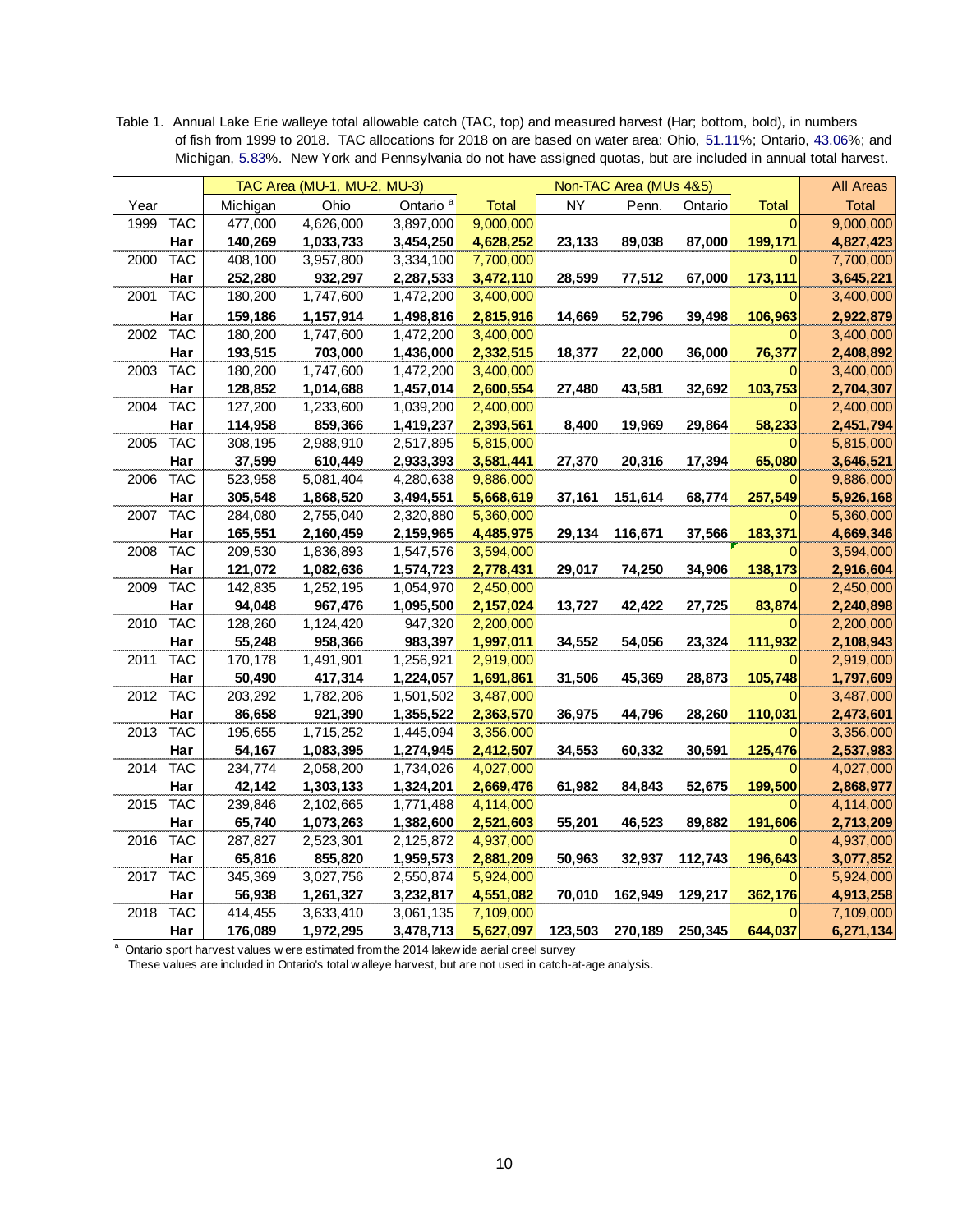|      |       |        | <b>Sport Fishery</b> |              |     |                 |       |     |                 |       |                |                        |     |                 | <b>Commercial Fishery</b> |        |               |     |                 |       |        |
|------|-------|--------|----------------------|--------------|-----|-----------------|-------|-----|-----------------|-------|----------------|------------------------|-----|-----------------|---------------------------|--------|---------------|-----|-----------------|-------|--------|
|      |       | Unit 1 |                      |              |     | Unit 2          |       |     | Unit 3          |       |                | <b>Units 4 &amp; 5</b> |     |                 |                           | Unit 1 | Unit 2 Unit 3 |     | Unit 4          |       | Grandl |
| Year | ΟH    | MI     | ON <sup>a</sup>      | <b>Total</b> | OН  | ON <sup>a</sup> | ⊺otal | OΗ  | ON <sup>a</sup> | Total | $ON^a$         | <b>PA</b>              | ΝY  | Total           | Totall                    | ON     | ON            | ON  | <b>ON</b>       | Total | Totall |
| 1999 | 812   | 140    | 34                   | 986          | 139 | 5               | 144   | 83  | 5               | 88    | 19             | 89                     | 23  | 131             | ,349                      | 2,461  | 631           | 317 | 68              | 3,477 | 4,827  |
| 2000 | 674   | 252    | 34                   | 961          | 165 | 5               | 170   | 93  | 5               | 98    | 19             | 78                     | 29  | 125             | 1,354                     | 1,603  | 444           | 196 | 48              | 2,291 | 3,645  |
| 2001 | 941   | 160    | 34                   | 1,135        | 171 | 5               | 176   | 46  | 5               | 51    | 19             | 53                     | 15  | 87              | 449, ا                    | 1,004  | 310           | 141 | 20 <sup>°</sup> | 1,475 | 2,924  |
| 2002 | 516   | 194    | 34                   | 744          | 141 | 5               | 146   | 46  | 5               | 51    | 19             | 22                     | 18  | 59              | 000, ا                    | 937    | 309           | 146 | 17              | 1,409 | 2,409  |
| 2003 | 715   | 129    | 34                   | 878          | 232 | 5               | 237   | 68  | 5               | 73    | 2              | 44                     | 27  | 73              | ,261                      | 948    | 283           | 182 | 14              | 1,427 | 2,688  |
| 2004 | 515   | 115    | 34                   | 664          | 272 | 2               | 274   | 72  | 0               | 72    | $\overline{2}$ | 20                     | 8   | 30 <sup>°</sup> | ,040                      | 866    | 334           | 175 | 11              | 1,386 | 2,426  |
| 2005 | 374   | 38     | 27                   | 438          | 110 | $\overline{2}$  | 112   | 126 | $\Omega$        | 126   | 2              | 20                     | 27  | 49              | 725                       | 1,878  | 625           | 401 | 15              | 2,920 | 3,645  |
| 2006 | 1,194 | 306    | 27                   | 1,526        | 503 | 2               | 505   | 170 | 0               | 170   | 2              | 152                    | 37  | 191             | 2,392                     | 2,137  | 784           | 545 | 66              | 3,532 | 5,924  |
| 2007 | 1,414 | 166    | 27                   | ,607         | 578 | 2               | 580   | 169 | 0               | 169   | 2              | 116                    | 29  | 147             | 2,502                     | 1,348  | 450           | 333 | 35 <sub>5</sub> | 2,167 | 4,669  |
| 2008 | 524   | 121    | 44                   | 689          | 333 | 2               | 335   | 225 | 0               | 225   | 2              | 74                     | 29  | 105             | 354. ا                    | 954    | 335           | 241 | 35              | 1,565 | 2,919  |
| 2009 | 553   | 94     | 44                   | 691          | 287 | 2               | 288   | 128 | 0               | 128   | 2              | 42                     | 14  | 58              | 1,166                     | 705    | 212           | 135 | 28              | 1,079 | 2,244  |
| 2010 | 587   | 55     | 44                   | 686          | 257 | 2               | 259   | 114 | 0               | 115   | 2              | 54                     | 37  | 93              | 1,152                     | 607    | 184           | 147 | 23              | 962   | 2,115  |
| 2011 | 224   | 50     | 44                   | 318          | 104 | 2               | 106   | 89  | 0               | 90    | 2              | 45                     | 32  | 79              | 593                       | 736    | 262           | 181 | 29              | ,208  | 1,801  |
| 2012 | 596   | 87     | 44                   | 726          | 233 | 2               | 235   | 93  | 0               | 93    | 2              | 45                     | 37  | 84              | 1,138                     | 834    | 285           | 191 | 28              | 1,338 | 2,476  |
| 2013 | 757   | 54     | 44                   | 855          | 190 | 2               | 192   | 136 | 0               | 136   | 2              | 60                     | 35  | 97              | ,280                      | 737    | 297           | 195 | 31              | 1,260 | 2,540  |
| 2014 | 909   | 42     | 45                   | 996          | 177 | 13              | 190   | 218 | 13              | 231   | 13             | 85                     | 62  | 160             | 1,577                     | 756    | 259           | 238 | 40              | 1,292 | 2,869  |
| 2015 | 746   | 66     | 45                   | 857          | 187 | 13              | 200   | 140 | 13              | 153   | 13             | 47                     | 55  | 115             | 1,325                     | 633    | 354           | 325 | 77              | 1,388 | 2,713  |
| 2016 | 577   | 66     | 45                   | 688          | 139 | 13              | 152   | 140 | 13              | 153   | 13             | 33                     | 51  | 97              | 1,090                     | 946    | 594           | 348 | 100             | 1,988 | 3,078  |
| 2017 | 592   | 57     | 45                   | 694          | 316 | 13              | 330   | 353 | 13              | 367   | 13             | 163                    | 70  | 246             | 1,636                     | 1,735  | 918           | 508 | 116l            | 3,277 | 4,913  |
| 2018 | 955   | 176    | 45                   | 1,177        | 666 | 13              | 679   | 351 | 13              | 365   | 13             | 270                    | 124 | 407             | 2,627                     | ,523   | ,433          | 451 | 250             | 3,657 | 6,284  |
| Mean | ,469  | 250    | 40                   | 1,758        | 268 | 10              | 275   | 170 | 12              | 179   | 8              | 70                     | 39  | 67              | 2,259                     | .363   | 445           | 292 | 41              | 2,037 | 4,296  |

Table 2. Annual harvest (thousands of fish) of Lake Erie walleye by gear, management unit, and agency from 1999 - 2018. Means contain data from 1975 to 2017.

<sup>a</sup> Ontario sport harvest values were estimated from the 2014 lakewide aerial creel survey. These values are included in Ontario's total walleye harvest, but are not used in catch-at-age analysis.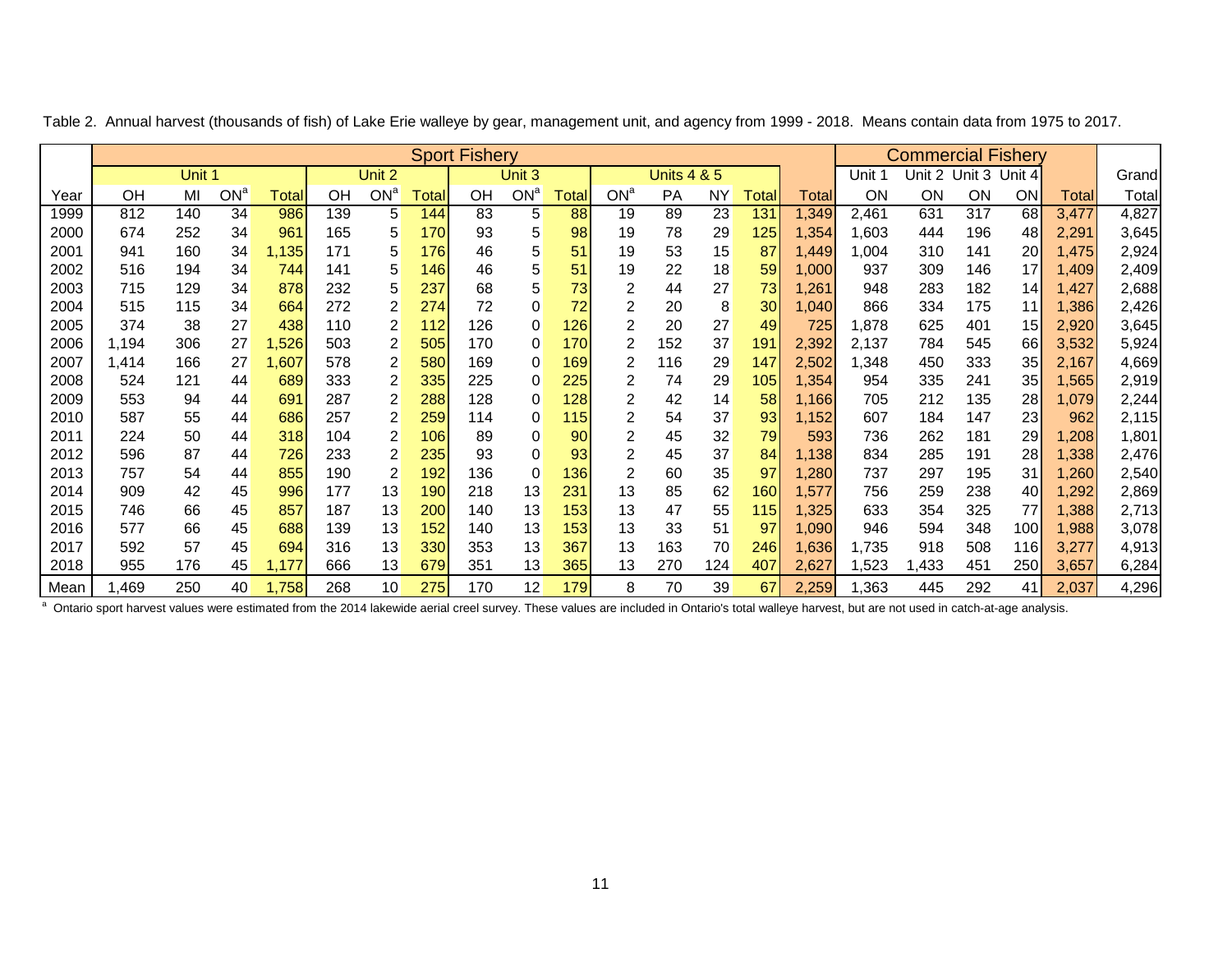|      | a<br><b>Sport Fishery</b> |        |                 |        |       |                          |       |     |                          |        |                          |                        |           |        |              |        | <b>Commercial Fishery</b> |           |                  |        |
|------|---------------------------|--------|-----------------|--------|-------|--------------------------|-------|-----|--------------------------|--------|--------------------------|------------------------|-----------|--------|--------------|--------|---------------------------|-----------|------------------|--------|
|      |                           | Unit 1 |                 |        |       | Unit 2                   |       |     | Unit 3                   |        |                          | <b>Units 4 &amp; 5</b> |           |        |              | Unit 1 | Unit 2                    |           | Unit 3 Units 4&5 |        |
| Year | OH                        | MI     | ON <sup>c</sup> | Totall | OH    | ON <sup>c</sup>          | Total | ΟH  | ON <sup>c</sup>          | Totall | ON <sup>c</sup>          | <b>PA</b>              | <b>NY</b> | Totall | <b>Total</b> | 0N     | 0N                        | <b>ON</b> | <b>ON</b>        | Totall |
| 1999 | 2,368                     | 411    | --              | 2,779  | 603   | $\overline{\phantom{a}}$ | 603   | 323 | $\overline{\phantom{a}}$ | 323    | --                       | 397                    | 171       | 568    | 4,273        | 21,432 | 10,955                    | 7,630     | 444, ا           | 41,461 |
| 2000 | 1,975                     | 540    | $- -$           | 2,516  | 540   | $\overline{\phantom{a}}$ | 540   | 281 | $- -$                    | 281    | --                       | 244                    | 177       | 421    | 3,757        | 22,238 | 11,049                    | 7,896     | 1,781            | 43,054 |
| 2001 | 952, ا                    | 362    | $- -$           | 2,314  | 697   | $\overline{\phantom{a}}$ | 697   | 261 | $\overline{\phantom{a}}$ | 261    | $\overline{\phantom{a}}$ | 241                    | 163       | 404    | 3,676        | 9,372  | 5,746                     | 5,021     | 639              | 20,778 |
| 2002 | 1,393                     | 606    | $- -$           | 1,999  | 444   | $\overline{\phantom{a}}$ | 444   | 246 | --                       | 246    | $\sim$                   | 130                    | 132       | 262    | 2,951        | 4,431  | 4,212                     | 4,427     | 445              | 13,515 |
| 2003 | 1,719                     | 326    | --              | 2,045  | 675   | $\overline{\phantom{a}}$ | 675   | 236 | --                       | 236    | 30                       | 159                    | 162       | 321    | 3,277        | 4,476  | 3,946                     | 3,725     | 365              | 12,512 |
| 2004 | ,257                      | 504    | --              | 1,761  | 736   | 27                       | 736   | 178 | 7                        | 178    | --                       | 88                     | 101       | 189    | 2,864        | 3,875  | 2,977                     | 2,401     | 240              | 9,493  |
| 2005 | 1,180                     | 212    | 40              | 1,392  | 573   | $\overline{\phantom{a}}$ | 573   | 261 | $\overline{\phantom{a}}$ | 261    | $\overline{\phantom{m}}$ | 109                    | 142       | 251    | 2,477        | 7,083  | 4,174                     | 4,503     | 174              | 15,934 |
| 2006 | 1,757                     | 587    | --              | 2,344  | 899   | $\overline{\phantom{a}}$ | 899   | 260 | $\overline{\phantom{a}}$ | 260    | $\overline{\phantom{m}}$ | 239                    | 137       | 376    | 3,879        | 5,689  | 4,008                     | 3,589     | 822              | 14,107 |
| 2007 | 2,076                     | 448    | $-1$            | 2,524  | 1.147 | $\overline{\phantom{a}}$ | .147  | 321 | $- -$                    | 321    | $\overline{\phantom{a}}$ | 232                    | 135       | 367    | 4,358        | 4,509  | 2,927                     | 2,665     | 383              | 10,484 |
| 2008 | 1,027                     | 392    | 63              | 1,419  | 809   | $\overline{\phantom{a}}$ | 809   | 356 | --                       | 356    | $\overline{\phantom{m}}$ | 187                    | 156       | 343    | 2,927        | 4,990  | 3,193                     | 1,909     | 497              | 10,590 |
| 2009 | 1,063                     | 310    | --              | 1,373  | 777   | --                       | 777   | 289 | --                       | 289    | $\overline{\phantom{m}}$ | 124                    | 100       | 224    | 2,663        | 3,537  | 2.164                     | 1,746     | 478              | 7,925  |
| 2010 | ,403                      | 226    | --              | ,629   | 652   | $\overline{\phantom{a}}$ | 652   | 219 | ۰.                       | 219    | $-$                      | 188                    | 140       | 328    | 2,828        | 1,918  | 1,371                     | 1,401     | 247              | 4,937  |
| 2011 | 862                       | 165    | $- -$           | 026, ا | 346   | $\overline{\phantom{a}}$ | 346   | 217 | ۰.                       | 217    | $\overline{\phantom{m}}$ | 156                    | 145       | 301    | 1,891        | 2,646  | 884. ا                    | 1,572     | 489              | 6,591  |
| 2012 | ,283                      | 242    | --              | ,525   | 560   | $\overline{\phantom{a}}$ | 560   | 182 | --                       | 182    | $\overline{\phantom{m}}$ | 160                    | 169       | 329    | 2,597        | 4,674  | 2,480                     | 2,298     | 352              | 9,804  |
| 2013 | ,424                      | 182    | --              | 1,606  | 503   | $\overline{\phantom{a}}$ | 503   | 236 | $\overline{\phantom{a}}$ | 236    | $\overline{\phantom{a}}$ | 154                    | 143       | 297    | 2,641        | 3,802  | 2,774                     | 2,624     | 304              | 9,503  |
| 2014 | ,552                      | 131    | 101             | 1,683  | 459   | 85                       | 459   | 441 | 71                       | 441    | 70                       | 171                    | 187       | 358    | 2,940        | 7,351  | 4,426                     | 2,911     | 254              | 14,943 |
| 2015 | 430, ا                    | 165    | $-1$            | 1,595  | 564   | $\overline{\phantom{a}}$ | 564   | 341 | $\overline{\phantom{a}}$ | 341    | $\overline{\phantom{a}}$ | 162                    | 215       | 377    | 2,876        | 6,980  | 6,487                     | 5,379     | 792              | 19,637 |
| 2016 | 514,ا                     | 236    | --              | ,750   | 439   | $\overline{\phantom{a}}$ | 439   | 397 | $\overline{\phantom{a}}$ | 397    | $\overline{\phantom{a}}$ | 141                    | 217       | 358    | 2,944        | 6,980  | 7,969                     | 4,523     | 448,             | 20,920 |
| 2017 | .351                      | 187    | $- -$           | ,538   | 726   | $\overline{\phantom{a}}$ | 726   | 501 | $- -$                    | 501    | $- -$                    | 228                    | 213       | 441    | 3,207        | 8,056  | 7,239                     | 3,636     | 1,527            | 20,458 |
| 2018 | ,239                      | 261    | $- -$           | ,500   | 813   | $\overline{\phantom{a}}$ | 813   | 354 | $\overline{\phantom{a}}$ | 354    | --                       | 248                    | 229       | 477    | 3,144        | 5,215  | 7,421                     | 2,636     | ,896             | 17,168 |
| Mean | 2,907                     | 665    | 102             | 3,632  | 747   | 62                       | 762   | 416 | 111                      | 448    | 106                      | 209                    | 231       | 268    | 5,059        | 8,856  | 5,616                     | 4,495     | 675              | 18,755 |

Table 3. Annual fishing effort for Lake Erie walleye by gear, management unit, and agency from 1999 to 2018. Means contain data from 1975 to 2017.

<sup>a</sup> Ohio, Michigan, Pennsylvania and New York sport units of effort are thousands of angler hours.

<sup>b</sup> Estimated Standard (Total) Effort in kilometers of gill net = (walleye targeted effort x walleye total harvest) / walleye targeted harvest.

 $\textdegree$  Ontario sport fishing effort was estimated from 2014 lakewide aerial creel survey, values are in rod hours

<sup>d</sup> Ontario sport fishing effort is not included in area and lakewide totals due to effort reporting in rod hours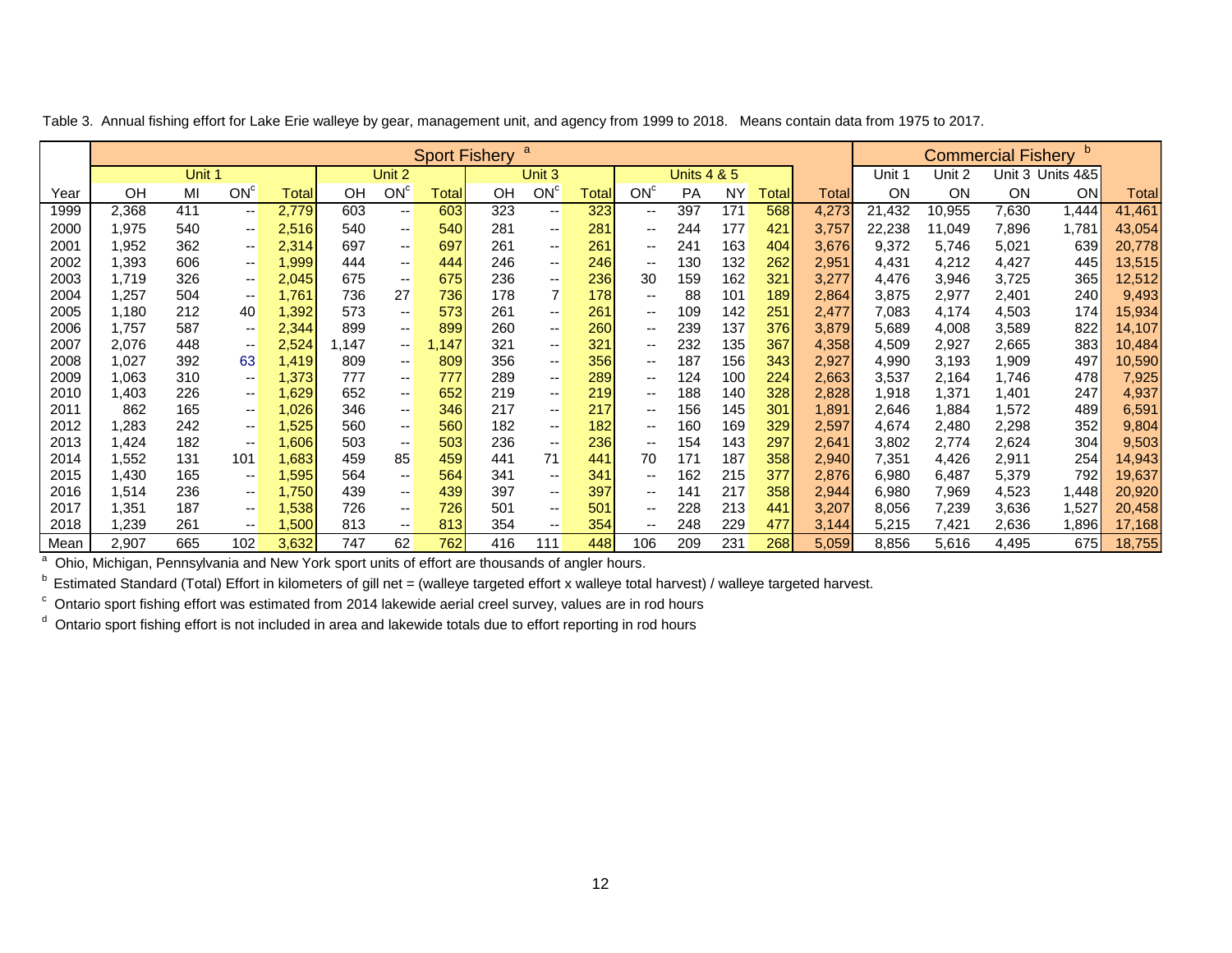|      |                                                                                                                                                                                                                                                   |        |                          |              |                                                                                                                            |                          |       | <b>Sport Fishery</b> | a                        |       |                          |                        |           |              |        |           | <b>Commercial Fishery</b> |           |        |              |
|------|---------------------------------------------------------------------------------------------------------------------------------------------------------------------------------------------------------------------------------------------------|--------|--------------------------|--------------|----------------------------------------------------------------------------------------------------------------------------|--------------------------|-------|----------------------|--------------------------|-------|--------------------------|------------------------|-----------|--------------|--------|-----------|---------------------------|-----------|--------|--------------|
|      |                                                                                                                                                                                                                                                   | Unit 1 |                          |              |                                                                                                                            | Unit 2                   |       |                      | Unit 3                   |       |                          | <b>Units 4 &amp; 5</b> |           |              |        | Unit 1    | Unit 2                    | Unit 3    | Unit 4 |              |
| Year | OH                                                                                                                                                                                                                                                | MI     | ON <sup>c</sup>          | <b>Total</b> | OH                                                                                                                         | ON <sup>c</sup>          | Total | <b>OH</b>            | ON <sup>c</sup>          | Total | ON <sup>c</sup>          | <b>PA</b>              | <b>NY</b> | <b>Total</b> | Totall | <b>ON</b> | <b>ON</b>                 | <b>ON</b> | ON     | <b>Total</b> |
| 1999 | 0.34                                                                                                                                                                                                                                              | 0.34   | $--$                     | 0.34         | 0.23                                                                                                                       | $\overline{\phantom{a}}$ | 0.23  | 0.26                 | $\overline{\phantom{a}}$ | 0.26  | $\overline{\phantom{a}}$ | 0.22                   | 0.14      | 0.22         | 0.30   | 114.8     | 57.6                      | 41.6      | 47.4   | 83.9         |
| 2000 | 0.34                                                                                                                                                                                                                                              | 0.47   | $--$                     | 0.37         | 0.31                                                                                                                       | $\overline{\phantom{a}}$ | 0.31  | 0.33                 | $\overline{\phantom{a}}$ | 0.33  | $\qquad \qquad -$        | 0.32                   | 0.16      | 0.32         | 0.34   | 72.1      | 40.2                      | 24.8      | 27.1   | 53.2         |
| 2001 | 0.48                                                                                                                                                                                                                                              | 0.44   | $- -$                    | 0.48         | 0.25                                                                                                                       | $\overline{\phantom{a}}$ | 0.25  | 0.18                 | $\overline{\phantom{a}}$ | 0.18  | $\overline{\phantom{a}}$ | 0.22                   | 0.09      | 0.22         | 0.38   | 107.1     | 54.0                      | 28.1      | 32.1   | 71.0         |
| 2002 | 0.37                                                                                                                                                                                                                                              | 0.32   | $\overline{\phantom{a}}$ | 0.36         | 0.32                                                                                                                       | $\overline{\phantom{a}}$ | 0.32  | 0.19                 | $\overline{\phantom{a}}$ | 0.19  | $\qquad \qquad -$        | 0.17                   | 0.14      | 0.17         | 0.32   | 211.5     | 73.4                      | 33.0      | 37.4   | 104.3        |
| 2003 | 0.42                                                                                                                                                                                                                                              | 0.40   | $\mathbf{u}$             | 0.41         | 0.34                                                                                                                       | $\overline{\phantom{a}}$ | 0.34  | 0.29                 | $\overline{\phantom{a}}$ | 0.29  | 0.07                     | 0.28                   | 0.17      | 0.21         | 0.37   | 211.8     | 71.7                      | 48.9      | 38.4   | 114.1        |
| 2004 | 0.23<br>146.0<br>0.41<br>0.36<br>0.37<br>0.06<br>0.36<br>0.40<br>0.40<br>0.23<br>0.08<br>0.15<br>0.35<br>223.5<br>112.2<br>73.0<br>45.3<br>$\overline{\phantom{a}}$<br>$\overline{\phantom{a}}$<br>$-$                                            |        |                          |              |                                                                                                                            |                          |       |                      |                          |       |                          |                        |           |              |        |           |                           |           |        |              |
| 2005 | 183.2<br>0.32<br>0.18<br>0.31<br>0.18<br>0.28<br>265.2<br>86.4<br>0.67<br>0.19<br>0.19<br>0.48<br>0.48<br>0.19<br>0.19<br>149.8<br>89.1<br>$\overline{\phantom{a}}$<br>$\overline{\phantom{a}}$<br>$\qquad \qquad -$                              |        |                          |              |                                                                                                                            |                          |       |                      |                          |       |                          |                        |           |              |        |           |                           |           |        |              |
| 2006 | 0.68<br>0.52<br>0.56<br>0.65<br>0.65<br>0.63<br>0.27<br>0.50<br>375.7<br>195.6<br>250.4<br>0.64<br>0.56<br>0.61<br>151.9<br>80.8<br>$\overline{\phantom{a}}$<br>$\mathbf{u}$<br>$\overline{\phantom{a}}$<br>$\overline{\phantom{a}}$              |        |                          |              |                                                                                                                            |                          |       |                      |                          |       |                          |                        |           |              |        |           |                           |           |        |              |
| 2007 | 0.37<br>0.53<br>206.7<br>0.68<br>0.63<br>0.50<br>0.53<br>0.50<br>0.21<br>0.40<br>0.57<br>298.9<br>153.8<br>124.9<br>91.4<br>0.50<br>$\overline{\phantom{a}}$<br>$\mathbf{u}$<br>$\overline{\phantom{a}}$<br>$\qquad \qquad -$                     |        |                          |              |                                                                                                                            |                          |       |                      |                          |       |                          |                        |           |              |        |           |                           |           |        |              |
| 2008 | 0.31<br>0.63<br>0.63<br>0.40<br>0.30<br>191.2<br>126.2<br>147.8<br>0.51<br>0.45<br>0.41<br>0.41<br>0.19<br>0.45<br>104.9<br>70.4<br>$\mathbf{u}$<br>$\overline{\phantom{a}}$<br>$\overline{\phantom{a}}$<br>$\qquad \qquad -$                     |        |                          |              |                                                                                                                            |                          |       |                      |                          |       |                          |                        |           |              |        |           |                           |           |        |              |
| 2009 | 0.52<br>0.30<br>0.47<br>0.37<br>0.34<br>0.25<br>0.42<br>199.2<br>97.9<br>136.1<br>0.37<br>0.44<br>0.44<br>0.14<br>77.1<br>58.0<br>$\overline{\phantom{a}}$<br>$- -$<br>$\overline{\phantom{a}}$<br>$\overline{\phantom{a}}$                       |        |                          |              |                                                                                                                            |                          |       |                      |                          |       |                          |                        |           |              |        |           |                           |           |        |              |
| 2010 | 0.42                                                                                                                                                                                                                                              | 0.24   | $\mathbf{u}$             | 0.39         | 0.39                                                                                                                       | $\overline{\phantom{a}}$ | 0.39  | 0.52                 | $\sim$                   | 0.52  | $\overline{\phantom{a}}$ | 0.29                   | 0.26      | 0.28         | 0.39   | 316.7     | 134.5                     | 105.0     | 94.5   | 194.9        |
| 2011 | 0.26                                                                                                                                                                                                                                              | 0.31   | $\mathbf{u}$             | 0.27         | 0.30                                                                                                                       | $\overline{\phantom{a}}$ | 0.30  | 0.41                 | $\overline{\phantom{a}}$ | 0.41  | $\qquad \qquad -$        | 0.29                   | 0.22      | 0.26         | 0.29   | 278.3     | 138.9                     | 115.0     | 59.0   | 183.3        |
| 2012 | 0.46                                                                                                                                                                                                                                              | 0.36   | $- -$                    | 0.45         | 0.42                                                                                                                       | $\overline{\phantom{a}}$ | 0.42  | 0.51                 | $\overline{\phantom{a}}$ | 0.51  | $-$                      | 0.28                   | 0.22      | 0.25         | 0.42   | 178.4     | 114.8                     | 83.1      | 80.3   | 136.5        |
| 2013 | 0.53                                                                                                                                                                                                                                              | 0.30   | $\overline{\phantom{a}}$ | 0.51         | 0.38                                                                                                                       | $\overline{\phantom{a}}$ | 0.38  | 0.58                 | $\overline{\phantom{a}}$ | 0.58  | $\overline{\phantom{a}}$ | 0.39                   | 0.24      | 0.32         | 0.47   | 194.0     | 107.0                     | 74.2      | 100.7  | 132.5        |
| 2014 | 0.59                                                                                                                                                                                                                                              | 0.32   | 0.45                     | 0.56         | 0.39                                                                                                                       | 0.16                     | 0.39  | 0.49                 | 0.19                     | 0.49  | 0.18                     | 0.50                   | 0.33      | 0.41         | 0.51   | 102.8     | 58.4                      | 81.8      | 156.8  | 86.5         |
| 2015 | 0.52                                                                                                                                                                                                                                              | 0.40   | $\mathbf{u}$             | 0.51         | 0.33                                                                                                                       | $\overline{\phantom{a}}$ | 0.33  | 0.41                 | $\mathbf{u}$             | 0.41  | $- -$                    | 0.29                   | 0.26      | 0.27         | 0.43   | 90.6      | 54.5                      | 60.3      | 97.3   | 70.7         |
| 2016 | 0.23<br>95.0<br>0.38<br>0.28<br>0.37<br>0.32<br>0.32<br>0.35<br>0.35<br>0.23<br>0.23<br>135.5<br>74.6<br>69.0<br>0.34<br>77.0<br>$\overline{\phantom{a}}$<br>$\mathbf{u}$<br>$\overline{\phantom{a}}$<br>$\overline{\phantom{a}}$                 |        |                          |              |                                                                                                                            |                          |       |                      |                          |       |                          |                        |           |              |        |           |                           |           |        |              |
| 2017 | 0.44<br>0.30<br>0.42<br>0.70<br>0.70<br>0.71<br>0.33<br>0.53<br>215.3<br>126.9<br>139.6<br>76.2<br>160.2<br>0.44<br>0.44<br>0.48<br>$\overline{\phantom{a}}$<br>$\overline{\phantom{a}}$<br>$\overline{\phantom{a}}$<br>$\overline{\phantom{a}}$  |        |                          |              |                                                                                                                            |                          |       |                      |                          |       |                          |                        |           |              |        |           |                           |           |        |              |
| 2018 | 213.0<br>0.77<br>0.67<br>0.75<br>0.82<br>0.82<br>0.99<br>0.99<br>1.09<br>0.54<br>0.83<br>0.81<br>292.0<br>193.1<br>171.0<br>132.0<br>$\overline{\phantom{a}}$<br>$\overline{\phantom{a}}$<br>$\overline{\phantom{m}}$<br>$\overline{\phantom{a}}$ |        |                          |              |                                                                                                                            |                          |       |                      |                          |       |                          |                        |           |              |        |           |                           |           |        |              |
| Mean | 121.0<br>0.36<br>0.33<br>0.26<br>0.33<br>0.39<br>0.38<br>0.33<br>0.24<br>0.43<br>171.1<br>87.1<br>72.4<br>69.1<br>0.48<br>0.40<br>0.46<br>0.19<br>0.11<br>0.18                                                                                    |        |                          |              |                                                                                                                            |                          |       |                      |                          |       |                          |                        |           |              |        |           |                           |           |        |              |
|      | Ohio, Michigan, Pennsylvania and New York sport HPE = Number/angler hour                                                                                                                                                                          |        |                          |              |                                                                                                                            |                          |       |                      |                          |       |                          |                        |           |              |        |           |                           |           |        |              |
|      | Commercial HPE = Number/kilometer of gill net                                                                                                                                                                                                     |        |                          |              |                                                                                                                            |                          |       |                      |                          |       |                          |                        |           |              |        |           |                           |           |        |              |
|      |                                                                                                                                                                                                                                                   |        |                          |              | $\degree$ Ontario sport fishing HPE was estimated from the 2014 lakewide aerial creel survey values are in number/rod hour |                          |       |                      |                          |       |                          |                        |           |              |        |           |                           |           |        |              |

Table 4. Annual harvest per unit effort for Lake Erie walleye by gear, management unit, and agency from 1999 to 2018. Means contain data from 1975 to 2017.

<sup>d</sup> Ontario sport fishing HPE is not included in area and lakewide totals due to effort reporting in rod hours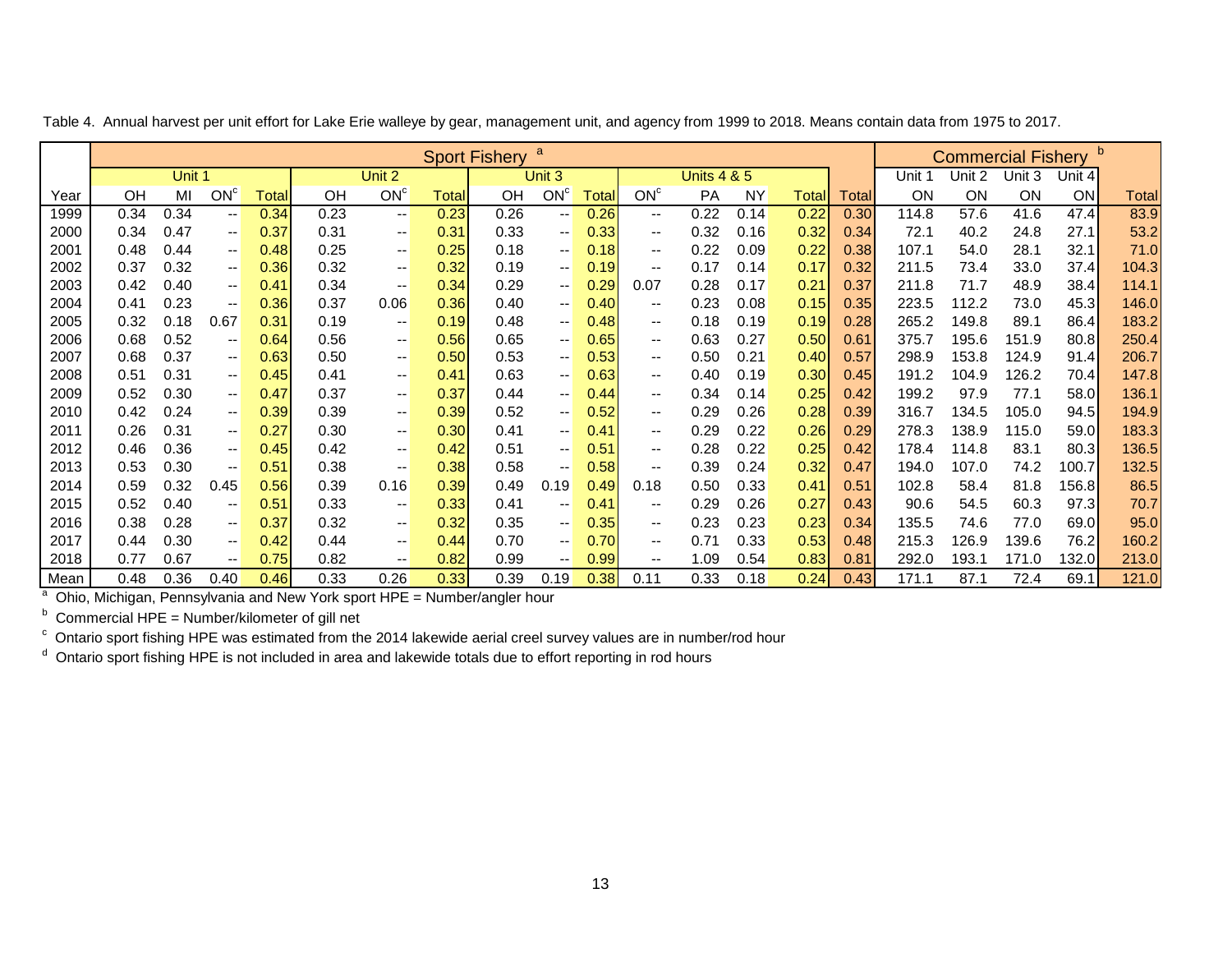|                  |                         | Commercial  |              |          | Sport           |              |             | <b>All Gear</b> |
|------------------|-------------------------|-------------|--------------|----------|-----------------|--------------|-------------|-----------------|
| Unit             | Age                     | Ontario     | Ohio         | Michigan | <b>New York</b> | Pennsylvania | Total       | <b>Total</b>    |
| 1                | 1                       | 31,762      | $\mathbf{0}$ | 10       |                 |              | 10          | 31,772          |
|                  | 2                       | 154,626     | 2,630        | 2,035    |                 |              | 4,665       | 159,291         |
|                  | 3                       | 1,007,129   | 677,207      | 117,554  |                 |              | 794,761     | 1,801,890       |
|                  | 4                       | 250,771     | 173,216      | 36,919   |                 |              | 210,135     | 460,906         |
|                  | 5                       | 31,532      | 23,972       | 7,790    |                 |              | 31,762      | 63,294          |
|                  | 6                       | 12,593      | 7,346        | 2,086    |                 |              | 9,432       | 22,025          |
|                  | $7+$                    | 34,460      | 70,994       | 9,696    |                 |              | 80,690      | 115,150         |
|                  | Total                   | 1,522,873   | 955,365      | 176,089  |                 |              | 1,131,454   | 2,654,327       |
|                  |                         |             |              |          |                 |              |             |                 |
| $\boldsymbol{2}$ | 1                       | 33,867      | $\pmb{0}$    |          |                 |              | 0           | 33,867          |
|                  | $\overline{\mathbf{c}}$ | 34,628      | 2,802        |          |                 |              | 2,802       | 37,430          |
|                  | 3                       | 1,182,305   | 514,013      |          |                 |              | 514,013     | 1,696,318       |
|                  | 4                       | 134,984     | 107,283      |          |                 |              | 107,283     | 242,267         |
|                  | 5                       | 12,572      | 11,583       |          |                 |              | 11,583      | 24,155          |
|                  | 6                       | 7,041       | 3,091        |          |                 |              | 3,091       | 10,132          |
|                  | $7+$                    | 27,832      | 26,908       |          |                 |              | 26,908      | 54,740          |
|                  | Total                   | 1,433,229   | 665,680      |          |                 |              | 665,680     | 2,098,909       |
| $\mathsf 3$      | 1                       | 2,385       | $\pmb{0}$    |          |                 |              | $\mathbf 0$ | 2,385           |
|                  | $\overline{c}$          | 7,419       | 623          |          |                 |              | 623         | 8,042           |
|                  | 3                       | 375,477     | 243,741      |          |                 |              | 243,741     | 619,218         |
|                  | 4                       | 52,031      | 64,437       |          |                 |              | 64,437      | 116,468         |
|                  | 5                       | 8,413       | 10,467       |          |                 |              | 10,467      | 18,880          |
|                  | 6                       | 2,249       | 3,162        |          |                 |              | 3,162       | 5,411           |
|                  | $7+$                    | 2,860       | 28,821       |          |                 |              | 28,821      | 31,681          |
|                  | Total                   | 450,834     | 351,251      |          |                 |              | 351,251     | 802,085         |
| $\overline{4}$   |                         | $\mathbf 0$ |              |          | $\pmb{0}$       | $\,0\,$      | 0           | $\mathbf 0$     |
|                  | $\overline{\mathbf{c}}$ | 5,419       |              |          | 5,721           | 2,785        | 8,506       | 13,925          |
|                  | 3                       | 152,616     |              |          | 66,322          | 200,553      | 266,875     | 419,491         |
|                  | 4                       | 41,593      |              |          | 16,857          | 33,425       | 50,283      | 91,876          |
|                  | $\mathbf 5$             | 10,375      |              |          | 3,701           | 2,785        | 6,487       | 16,862          |
|                  | 6                       | 8,967       |              |          | 9,427           | 5,571        | 14,998      | 23,965          |
|                  | $7+$                    | 31,375      |              |          | 21,475          | 25,069       | 46,544      | 77,919          |
|                  | Total                   | 250,345     |              |          | 123,503         | 270,189      | 393,692     | 644,037         |
|                  |                         |             |              |          |                 |              |             |                 |
| $\mathsf{All}$   | 1                       | 68,014      | $\mathbf 0$  | 10       | $\pmb{0}$       | $\pmb{0}$    | 10          | 68,024          |
|                  | 2                       | 202,092     | 6,055        | 2,035    | 5,721           | 2,785        | 16,596      | 218,688         |
|                  | 3                       | 2,717,527   | 1,434,961    | 117,554  | 66,322          | 200,553      | 1,819,389   | 4,536,916       |
|                  | 4                       | 479,379     | 344,936      | 36,919   | 16,857          | 33,425       | 432,138     | 911,517         |
|                  | 5                       | 62,892      | 46,022       | 7,790    | 3,701           | 2,785        | 60,299      | 123,191         |
|                  | $\,6$                   | 30,850      | 13,599       | 2,086    | 9,427           | 5,571        | 30,682      | 61,532          |
|                  | $7+$                    | 96,527      | 126,723      | 9,696    | 21,475          | 25,069       | 182,963     | 279,490         |
|                  | Total                   | 3,657,281   | 1,972,296    | 176,089  | 123,503         | 270,189      | 2,542,077   | 6,199,358       |

Table 5. Catch at age of walleye harvest by management unit, gear, and agency in Lake Erie during 2018. Units 4 and 5 are combined in Unit 4.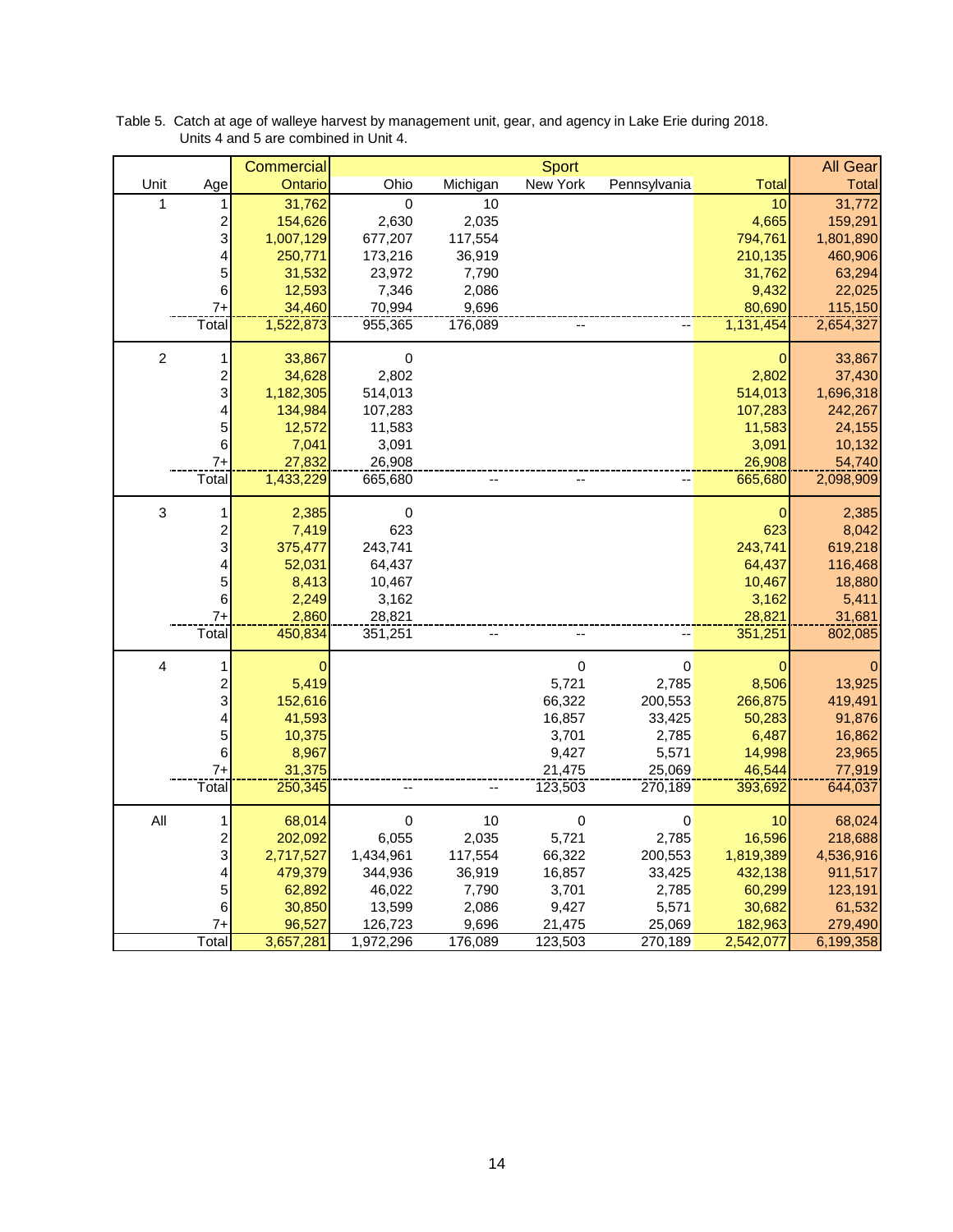|                           |                | Commercial |       |          | <b>Sport</b> |                       |              | <b>All Gears</b> |
|---------------------------|----------------|------------|-------|----------|--------------|-----------------------|--------------|------------------|
| Unit                      | Age            | Ontario    | Ohio  | Michigan |              | New York Pennsylvania | <b>Total</b> | Total            |
| 1                         | 1              | 2.1        | 0.0   | 0.0      |              |                       | 0.0          | 1.2              |
|                           | $\overline{c}$ | 10.2       | 0.3   | 1.2      |              |                       | 0.4          | 6.0              |
|                           | 3              | 66.1       | 70.9  | 66.8     |              |                       | 70.2         | 67.9             |
|                           | 4              | 16.5       | 18.1  | 21.0     |              |                       | 18.6         | 17.4             |
|                           | 5              | 2.1        | 2.5   | 4.4      |              |                       | 2.8          | 2.4              |
|                           | 6              | 0.8        | 0.8   | 1.2      |              |                       | 0.8          | 0.8              |
|                           | $7+$           | 2.3        | 7.4   | 5.5      |              |                       | 7.1          | 4.3              |
|                           | Total          | 100.0      | 100.0 | 100.0    |              |                       | 100.0        | 100.0            |
| $\overline{2}$            | 1              | 2.4        | 0.0   |          |              |                       | 0.0          | 1.6              |
|                           | $\overline{c}$ | 2.4        | 0.4   |          |              |                       | 0.4          | 1.8              |
|                           | 3              | 82.5       | 77.2  |          |              |                       | 77.2         | 80.8             |
|                           | 4              | 9.4        | 16.1  |          |              |                       | 16.1         | $11.5$           |
|                           | 5              | 0.9        | 1.7   |          |              |                       | 1.7          | 1.2              |
|                           | 6              | 0.5        | 0.5   |          |              |                       | 0.5          | 0.5              |
|                           | $7+$           | 1.9        | 4.0   |          |              |                       | 4.0          | 2.6              |
|                           | Total          | 100.0      | 100.0 |          |              | ٠.                    | 100.0        | 100.0            |
| $\ensuremath{\mathsf{3}}$ | 1              | 0.5        | 0.0   |          |              |                       | 0.0          | 0.3              |
|                           | 2              | 1.6        | 0.2   |          |              |                       | 0.2          | 1.0              |
|                           | 3              | 83.3       | 69.4  |          |              |                       | 69.4         | 77.2             |
|                           | 4              | 11.5       | 18.3  |          |              |                       | 18.3         | 14.5             |
|                           | 5              | 1.9        | 3.0   |          |              |                       | 3.0          | 2.4              |
|                           | 6              | 0.5        | 0.9   |          |              |                       | 0.9          | 0.7              |
|                           | $7+$           | 0.6        | 8.2   |          |              |                       | 8.2          | 3.9              |
|                           | Total          | 100.0      | 100.0 |          |              |                       | 100.0        | 100.0            |
| $\overline{\mathbf{4}}$   | 1              | 0.0        |       |          | 0.0          | 0.0                   | 0.0          | 0.0              |
|                           | 2              | 2.2        |       |          | 4.6          | 1.0                   | 2.2          | 2.2              |
|                           | 3              | 61.0       |       |          | 53.7         | 74.2                  | 67.8         | 65.1             |
|                           | 4              | 16.6       |       |          | 13.6         | 12.4                  | 12.8         | 14.3             |
|                           | 5              | 4.1        |       |          | 3.0          | 1.0                   | 1.6          | 2.6              |
|                           | 6              | 3.6        |       |          | 7.6          | 2.1                   | 3.8          | 3.7              |
|                           | $7+$           | 12.5       |       |          | 17.4         | 9.3                   | 11.8         | 12.1             |
|                           | Total          | 100.0      |       |          | 100.0        | 100.0                 | 100.0        | 100.0            |
| All                       | 1              | 1.9        | 0.0   | 0.0      | 0.0          | $0.0\,$               | 0.0          | 1.1              |
|                           | $\frac{2}{3}$  | 5.5        | 0.3   | 1.2      | 4.6          | 1.0                   | 0.7          | 3.5              |
|                           |                | 74.3       | 72.8  | 66.8     | 53.7         | 74.2                  | 71.6         | 73.2             |
|                           | 4              | 13.1       | 17.5  | 21.0     | 13.6         | 12.4                  | 17.0         | 14.7             |
|                           | 5              | 1.7        | 2.3   | 4.4      | 3.0          | 1.0                   | 2.4          | 2.0              |
|                           | $6\phantom{1}$ | 0.8        | 0.7   | 1.2      | 7.6          | 2.1                   | 1.2          | 1.0              |
|                           | $7+$           | 2.6        | 6.4   | 5.5      | 17.4         | 9.3                   | 7.2          | 4.5              |
|                           | Total          | 100.0      | 100.0 | 100.0    | 100.0        | 100.0                 | 100.0        | 100.0            |

Table 6. Age composition (in percent) of walleye harvest by management unit, gear, and agency in Lake Erie during 2018. Units 4 and 5 are combined in Unit 4.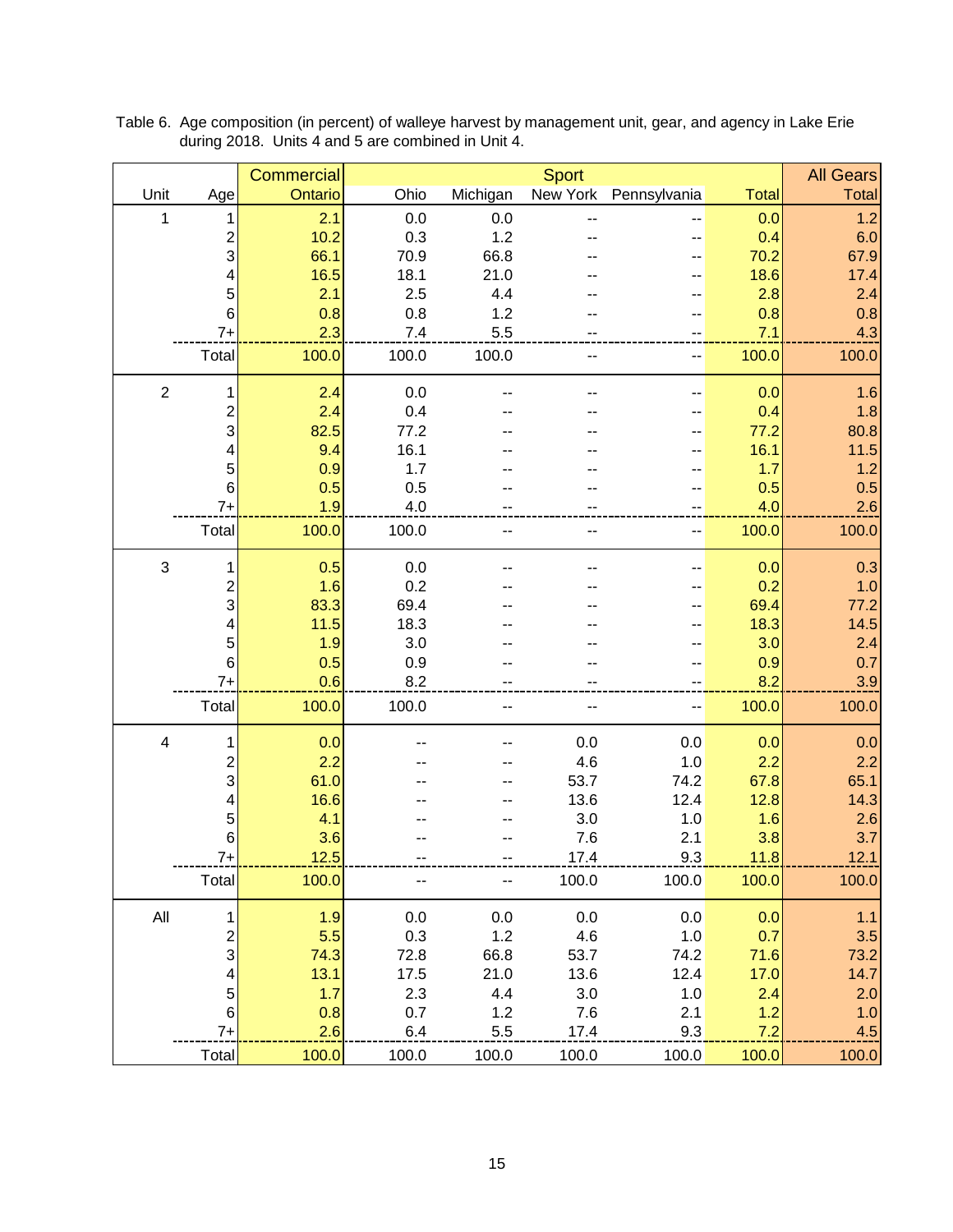|      | <b>Sport Fishery</b> |        |                          |                       |      |                          |       |      |                          |               |                          |                          |           |       |              |        | <b>Commercial Fishery</b> |      |           |       | <b>All Gears</b> |
|------|----------------------|--------|--------------------------|-----------------------|------|--------------------------|-------|------|--------------------------|---------------|--------------------------|--------------------------|-----------|-------|--------------|--------|---------------------------|------|-----------|-------|------------------|
|      |                      | Unit 1 |                          |                       |      | Unit 2                   |       |      | Unit 3                   |               |                          | <b>Units 4 &amp; 5</b>   |           |       |              | Unit 1 | Unit 2 Unit 3 Unit 4      |      |           |       |                  |
| Year | OH                   | MI     | OΝ                       | Total                 | OH   | ON                       | Total | OH   | ON                       | Total         | ON                       | PA                       | <b>NY</b> | Total | <b>Total</b> | ON     | ON                        | ON   | <b>ON</b> | Total | <b>Total</b>     |
| 1999 | 3.72                 | 3.16   | 3.43                     | 3.63                  | 5.35 | 9.17                     | 5.48  | 5.95 | 10.00                    | 6.18          | 8.15                     | $- -$                    | 10.29     | 9.32  | 4.55         | 3.41   | 4.29                      | 5.28 | 6.76      | 3.81  | 3.89             |
| 2000 | 3.94                 | 3.27   | $\overline{\phantom{a}}$ | 3.76                  | 4.12 | $\overline{\phantom{m}}$ | 4.12  | 6.36 | $\overline{\phantom{m}}$ | 6.36          | $\overline{\phantom{m}}$ | $\overline{\phantom{a}}$ | 9.75      | 9.75  | 4.55         | 3.69   | 4.67                      | 5.65 | 6.46      | 4.11  | 4.12             |
| 2001 | 3.66                 | 3.02   | $\qquad \qquad -$        | 3.57                  | 4.09 | $\overline{\phantom{a}}$ | 4.09  | 6.14 | $\overline{\phantom{m}}$ | 6.14          | $\overline{\phantom{a}}$ | 7.70                     | 9.09      | 8.01  | 3.99         | 3.19   | 3.77                      | 5.52 | 6.00      | 3.57  | 3.75             |
| 2002 | 3.80                 | 3.83   | $\overline{\phantom{a}}$ | 3.81                  | 4.57 | $\sim$ $-$               | 4.57  | 5.46 | $\overline{\phantom{m}}$ | 5.46          | $\overline{\phantom{m}}$ | 6.59                     | 8.05      | 7.25  | 4.21         | 3.22   | 3.50                      | 5.37 | 5.80      | 3.54  | 3.78             |
| 2003 | 4.67                 | 4.16   | $\overline{\phantom{a}}$ | 4.59                  | 4.67 | $- -$                    | 4.67  | 5.87 | $\overline{\phantom{a}}$ | 5.87          | 6.50                     | 7.50                     | 10.01     | 8.40  | 4.90         | 3.68   | 4.36                      | 5.58 | 6.59      | 4.09  | 4.46             |
| 2004 | 4.77                 | 4.41   | $- -$                    | 4.70                  | 5.11 | 6.56                     | 5.12  | 6.42 | $\overline{\phantom{m}}$ | 6.42          | $\overline{\phantom{m}}$ | 5.86                     | 11.11     | 7.41  | 5.01         | 2.96   | 2.59                      | 3.49 | 6.07      | 2.96  | 3.82             |
| 2005 | 5.33                 | 4.26   | 3.35                     | 5.12                  | 4.21 | $\overline{\phantom{m}}$ | 4.21  | 5.53 | $\overline{\phantom{a}}$ | 5.53          | $\overline{\phantom{a}}$ | 6.61                     | 6.72      | 6.68  | 5.15         | 3.61   | 3.16                      | 4.64 | 4.70      | 3.66  | 3.96             |
| 2006 | 3.86                 | 3.24   | $\overline{\phantom{a}}$ | 3.73                  | 3.68 | $\overline{\phantom{m}}$ | 3.68  | 4.57 | $\overline{\phantom{m}}$ | 4.57          | $\overline{\phantom{a}}$ | 4.10                     | 6.38      | 4.55  | 3.85         | 3.19   | 3.19                      | 3.44 | 4.82      | 3.26  | 3.50             |
| 2007 | 4.64                 | 4.42   | $\overline{\phantom{a}}$ | 4.62                  | 4.79 | $\sim$ $-$               | 4.79  | 4.89 | $\overline{\phantom{m}}$ | 4.89          | $\overline{\phantom{m}}$ | 4.89                     | 6.80      | 5.27  | 4.71         | 4.20   | 4.29                      | 4.25 | 6.55      | 4.26  | 4.50             |
| 2008 | 5.42                 | 5.60   | $\overline{\phantom{a}}$ | 5 <sub>5</sub><br>.46 | 5.90 | $\overline{\phantom{a}}$ | 5.90  | 5.21 | $\overline{\phantom{a}}$ | $5.2^{\circ}$ | $\overline{\phantom{m}}$ | 5.67                     | 7.21      | 6.10  | 5.57         | 5.21   | 5.38                      | 5.06 | 8.28      | 5.29  | 5.42             |
| 2009 | 5.39                 | 4.78   | $\overline{\phantom{a}}$ | 5.30                  | 6.14 | $\sim$ $-$               | 6.14  | 6.43 | $\overline{\phantom{m}}$ | 6.43          | $\overline{\phantom{m}}$ | 6.47                     | 6.84      | 6.56  | 5.70         | 4.67   | 5.17                      | 5.40 | 7.45      | 4.93  | 5.33             |
| 2010 | 5.72                 | 5.38   | $\overline{\phantom{a}}$ | 5.69                  | 6.37 | $\overline{\phantom{a}}$ | 6.37  | 7.30 | $\overline{\phantom{a}}$ | 7.30          | $\overline{\phantom{m}}$ | 7.16                     | 7.16      | 7.16  | 6.12         | 4.11   | 4.82                      | 6.14 | 7.79      | 4.64  | 5.44             |
| 2011 | 5.98                 | 4.35   | $\overline{\phantom{a}}$ | 5.68                  | 7.79 | $\overline{\phantom{m}}$ | 7.79  | 8.03 | $\overline{\phantom{a}}$ | 8.03          | $\overline{\phantom{m}}$ | 8.40                     | 7.76      | 8.13  | 6.74         | 4.86   | 5.26                      | 6.73 | 8.33      | 5.31  | 5.78             |
| 2012 | 4.97                 | 4.46   | $\overline{\phantom{a}}$ | 4.91                  | 5.78 | $-\,-$                   | 5.78  | 8.13 | $\overline{\phantom{m}}$ | 8.13          | $\overline{\phantom{m}}$ | 8.92                     | 7.65      | 8.35  | 5.60         | 4.86   | 5.33                      | 7.15 | 7.25      | 5.34  | 5.47             |
| 2013 | 5.16                 | 4.26   | -- 1                     | 5.10                  | 6.91 | $\overline{\phantom{a}}$ | 6.91  | 8.09 | $\overline{\phantom{a}}$ | 8.09          | $\overline{\phantom{m}}$ | 8.79                     | 8.13      | 8.55  | 5.95         | 4.91   | 4.64                      | 7.09 | 7.36      | 5.24  | 5.60             |
| 2014 | 5.79                 | 6.05   | $\overline{\phantom{a}}$ | 5.80                  | 7.13 | $\overline{\phantom{m}}$ | 7.13  | 8.30 | $\overline{\phantom{a}}$ | 8.30          | $\overline{\phantom{m}}$ | 8.29                     | 8.00      | 8.17  | 6.57         | 5.26   | 5.80                      | 8.29 | 8.35      | 6.02  | 6.31             |
| 2015 | 6.23                 | 5.85   | -- 1                     | 6.20                  | 6.88 | $-\,-$                   | 6.88  | 8.73 | $\overline{\phantom{a}}$ | 8.73          | $\overline{\phantom{m}}$ | 7.43                     | 8.29      | 7.89  | 6.74         | 4.57   | 6.30                      | 8.58 | 8.08      | 6.14  | 6.42             |
| 2016 | 5.17                 | 4.98   | -- 1                     | 5.15                  | 5.46 | $\overline{\phantom{a}}$ | 5.46  | 6.91 | $-\,-$                   | 6.91          | $\overline{\phantom{m}}$ | 7.48                     | 8.06      | 7.83  | 5.68         | 3.25   | 4.07                      | 4.97 | 8.69      | 4.07  | 4.61             |
| 2017 | 4.54                 | 4.39   | $\overline{\phantom{a}}$ | 4.52                  | 3.52 | $\overline{\phantom{a}}$ | 3.52  | 3.67 | $\overline{\phantom{m}}$ | 3.67          | $\overline{\phantom{a}}$ | 4.17                     | 5.68      | 4.63  | 4.14         | 2.90   | 2.65                      | 2.86 | 5.86      | 2.93  | 3.32             |
| 2018 | 3.91                 | 3.73   | -- 1                     | 3.88                  | 3.56 | $\overline{\phantom{a}}$ | 3.56  | 3.95 |                          | 3.95          | $\overline{\phantom{a}}$ | 4.09                     | 4.92      | 4.35  | 3.88         | 3.25   | 3.18                      | 3.18 | 4.19      | 3.28  | 3.53             |
| Mean | 4.21                 | 3.88   | 3.66                     | 4.16                  | 4.49 | 6.58                     | 4.53  | 5.51 | 6.72                     | 5.56          | 8.07                     | 6.83                     | 7.47      | 7.03  | 4.45         | 3.60   | 3.86                      | 4.96 | 6.91      | 3.84  | 4.09             |

Table 7. Annual mean age (years) of Lake Erie walleye by gear, management unit, and agency from 1999 to 2018. Means include data from 1975 to 2017.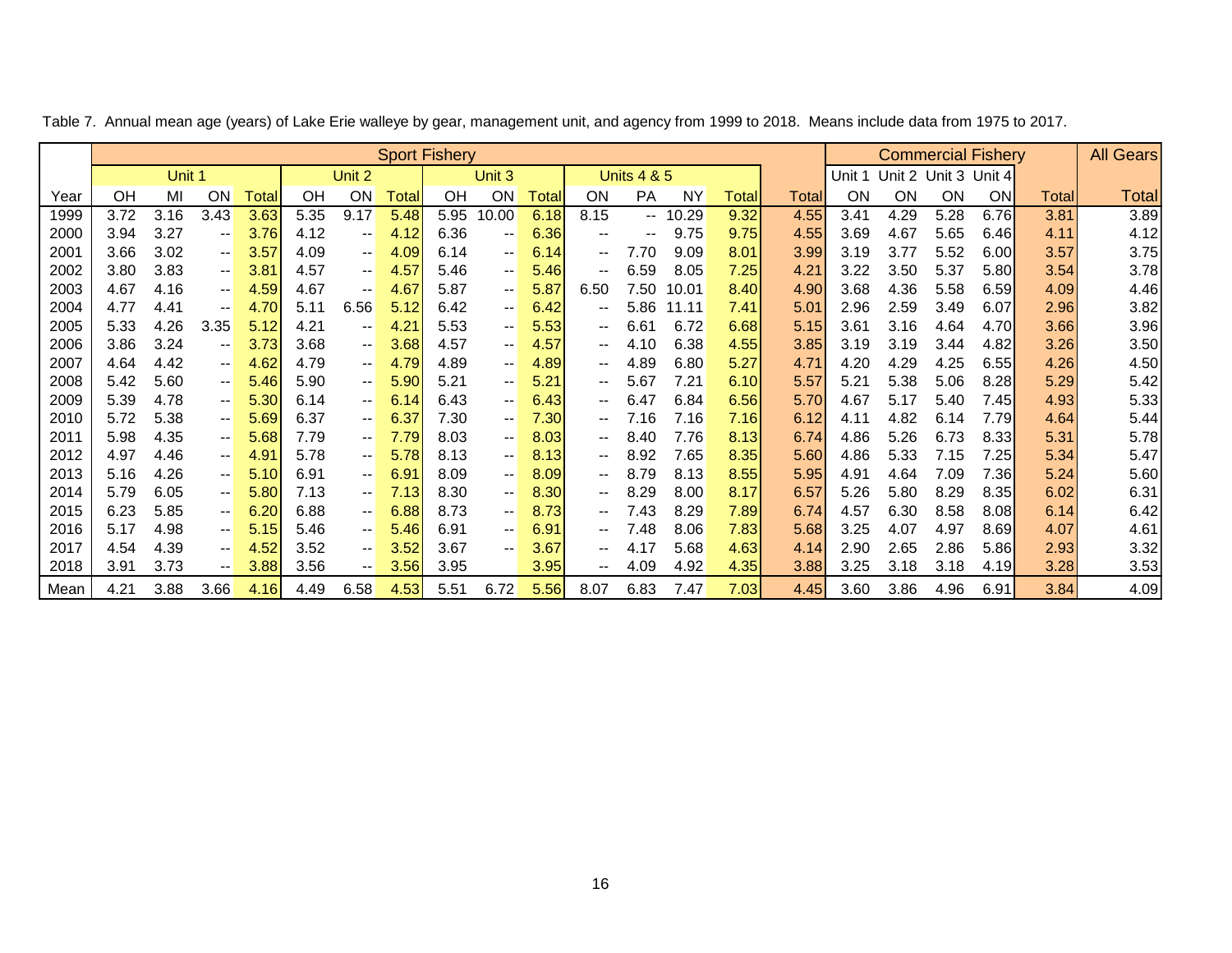|      |             |            | Age        |            |            |            |              |       | Ages 2+ |       |
|------|-------------|------------|------------|------------|------------|------------|--------------|-------|---------|-------|
| Year | 2           | 3          | 4          | 5          | 6          | $7+$       | <b>Total</b> | S     | F       | u     |
| 1984 | 79,644,600  | 6,939,070  | 6,896,400  | 1,582,470  | 1,254,620  | 1,236,540  | 97,553,700   | 0.667 | 0.086   | 0.070 |
| 1985 | 6,761,020   | 53,835,200 | 4,350,500  | 4,307,270  | 993,464    | 1,543,680  | 71,791,134   | 0.652 | 0.107   | 0.087 |
| 1986 | 24,058,600  | 4,645,680  | 34,961,800 | 2,813,510  | 2,794,100  | 1,623,900  | 70,897,590   | 0.638 | 0.130   | 0.105 |
| 1987 | 24,070,600  | 16,182,100 | 2,890,970  | 21,642,000 | 1,756,840  | 2,732,300  | 69,274,810   | 0.642 | 0.123   | 0.099 |
| 1988 | 56,017,700  | 16,217,700 | 10,119,500 | 1,797,010  | 13,577,800 | 2,778,370  | 100,508,080  | 0.639 | 0.128   | 0.103 |
| 1989 | 12,030,600  | 37,192,700 | 9,859,200  | 6,108,070  | 1,100,900  | 9,974,490  | 76,265,960   | 0.635 | 0.134   | 0.108 |
| 1990 | 10,207,400  | 8,125,220  | 23,353,400 | 6,162,500  | 3,867,710  | 6,927,980  | 58,644,210   | 0.643 | 0.122   | 0.098 |
| 1991 | 5,131,390   | 6,943,140  | 5,152,770  | 14,792,100 | 3,947,670  | 6,873,770  | 42,840,840   | 0.653 | 0.107   | 0.087 |
| 1992 | 16,705,000  | 3,524,680  | 4,480,850  | 3,327,170  | 9,627,530  | 7,004,490  | 44,669,720   | 0.647 | 0.116   | 0.094 |
| 1993 | 22,732,200  | 11,302,100 | 2,203,520  | 2,803,030  | 2,104,150  | 10,473,600 | 51,618,600   | 0.622 | 0.155   | 0.124 |
| 1994 | 3,449,850   | 14,971,800 | 6,651,230  | 1,301,200  | 1,681,800  | 7,488,060  | 35,543,940   | 0.610 | 0.174   | 0.138 |
| 1995 | 19,162,800  | 2,294,500  | 8,977,160  | 4,008,590  | 797,215    | 5,603,720  | 40,843,985   | 0.619 | 0.159   | 0.127 |
| 1996 | 21,002,300  | 12,554,000 | 1,326,140  | 5,232,740  | 2,380,880  | 3,796,150  | 46,292,210   | 0.595 | 0.200   | 0.156 |
| 1997 | 2,391,640   | 13,435,700 | 6,891,980  | 735,056    | 2,968,510  | 3,500,930  | 29,923,816   | 0.586 | 0.214   | 0.166 |
| 1998 | 22,355,100  | 1,562,430  | 7,731,880  | 3,995,280  | 434,158    | 3,815,570  | 39,894,418   | 0.600 | 0.190   | 0.149 |
| 1999 | 11,021,000  | 14,231,800 | 847,510    | 4,239,790  | 2,244,390  | 2,382,920  | 34,967,410   | 0.614 | 0.167   | 0.132 |
| 2000 | 10,124,300  | 7,272,220  | 8,358,950  | 501,767    | 2,556,740  | 2,793,230  | 31,607,207   | 0.627 | 0.147   | 0.118 |
| 2001 | 31,397,600  | 6,753,170  | 4,375,160  | 5,065,630  | 309,445    | 3,306,160  | 51,207,165   | 0.677 | 0.070   | 0.058 |
| 2002 | 3,724,410   | 21,693,300 | 4,409,530  | 2,860,030  | 3,337,730  | 2,369,850  | 38,394,850   | 0.676 | 0.071   | 0.059 |
| 2003 | 25,036,200  | 2,608,170  | 14,582,100 | 2,966,590  | 1,937,310  | 3,862,860  | 50,993,230   | 0.686 | 0.057   | 0.048 |
| 2004 | 368,719     | 17,517,800 | 1,750,180  | 9,790,380  | 2,002,850  | 3,902,440  | 35,332,369   | 0.683 | 0.061   | 0.050 |
| 2005 | 104,853,000 | 262,410    | 11,946,800 | 1,193,740  | 6,708,800  | 4,035,270  | 129,000,020  | 0.701 | 0.036   | 0.030 |
| 2006 | 3,585,780   | 74,060,600 | 176,539    | 8,059,900  | 810,440    | 7,296,080  | 93,989,339   | 0.674 | 0.075   | 0.062 |
| 2007 | 7,076,600   | 2,536,980  | 49,735,600 | 118,665    | 5,450,250  | 5,462,670  | 70,380,765   | 0.675 | 0.073   | 0.060 |
| 2008 | 1,850,820   | 5,015,060  | 1,703,740  | 33,379,500 | 80,019     | 7,328,130  | 49, 357, 269 | 0.680 | 0.065   | 0.054 |
| 2009 | 18,147,800  | 1,311,830  | 3,388,860  | 1,152,530  | 22,707,600 | 5,023,980  | 51,732,600   | 0.692 | 0.048   | 0.040 |
| 2010 | 6,668,920   | 12,898,800 | 892,025    | 2,305,240  | 787,734    | 18,937,800 | 42,490,519   | 0.689 | 0.052   | 0.044 |
| 2011 | 6,760,180   | 4,756,740  | 8,842,170  | 611,178    | 1,584,960  | 13,489,100 | 36,044,328   | 0.690 | 0.051   | 0.043 |
| 2012 | 11,169,500  | 4,804,450  | 3,248,720  | 6,049,070  | 420,224    | 10,352,100 | 36,044,064   | 0.675 | 0.073   | 0.061 |
| 2013 | 8,487,010   | 7,849,800  | 3,167,590  | 2,145,310  | 4,024,080  | 7,136,990  | 32,810,780   | 0.670 | 0.081   | 0.067 |
| 2014 | 4,198,290   | 5,968,430  | 5,160,530  | 2,082,610  | 1,419,350  | 7,344,390  | 26,173,600   | 0.646 | 0.118   | 0.095 |
| 2015 | 6,015,220   | 2,918,620  | 3,793,100  | 3,281,530  | 1,335,180  | 5,568,570  | 22,912,220   | 0.644 | 0.120   | 0.097 |
| 2016 | 17,119,200  | 4,155,430  | 1,824,170  | 2,374,250  | 2,074,780  | 4,330,790  | 31,878,620   | 0.661 | 0.095   | 0.078 |
| 2017 | 44,454,800  | 11,808,400 | 2,589,450  | 1,139,060  | 1,498,770  | 4,020,790  | 65,511,270   | 0.668 | 0.084   | 0.069 |
| 2018 | 6,108,620   | 30,624,600 | 7,335,990  | 1,612,240  | 716,773    | 3,450,550  | 49,848,773   | 0.638 | 0.129   | 0.104 |
| 2019 | 13,514,200  | 4,232,720  | 19,300,300 | 4,628,990  | 1,027,220  | 2,635,050  | 45,338,480   |       |         |       |

Table 8. Estimated abundance at age, survival (S), fishing mortality (F) and exploitation (u) for Lake Erie walleye, 1984-2019 (from ADMB 2019 catch at age analysis recruitment integrated model, M=0.32).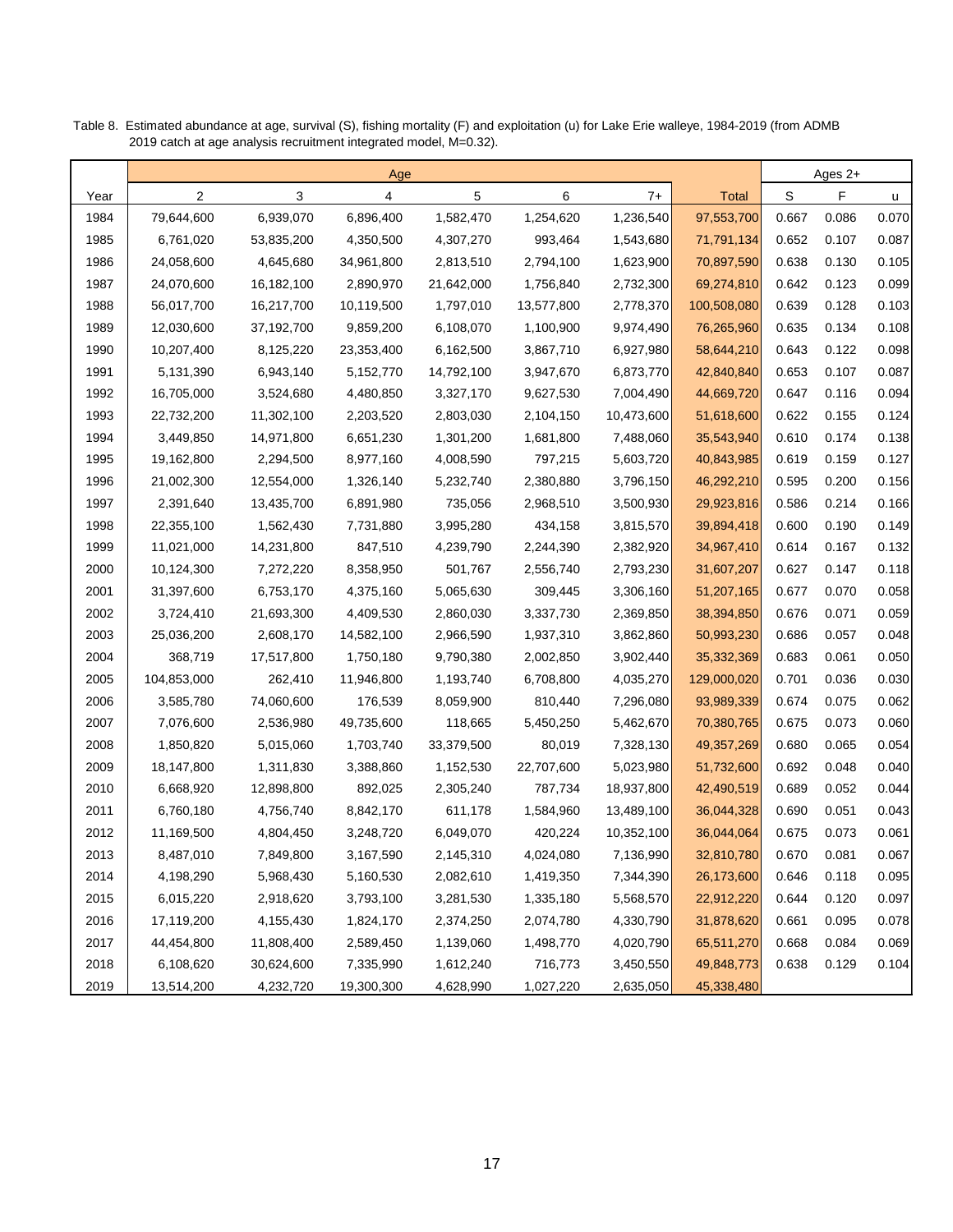Table 9. Estimated harvest of Lake Erie walleye for 2019, and population projection for 2020 when fishing with 60% Fmsy. The 2019 and 2020 projected spawning stock biomass values are from the ADMB-2019 recruitment-integrated model. The range in the RAH was calculated using  $\pm$  one standard deviation from the mean RAH.

| $SSB_0 =$                 |       | 60.918 million kilograms |
|---------------------------|-------|--------------------------|
| $20\%$ SSB <sub>0</sub> = |       | 12.184 million kilograms |
| $F_{\text{msv}} =$        | 0.556 |                          |

|                | 2019 Stock<br>Size (millions<br>of fish) | 60%<br>$F_{\text{msy}}$ |          |       | <b>Rate Functions</b> |       |       | 2019 RAH (millions of fish) |        | Projected 2020<br><b>Stock Size</b><br>(millions) |
|----------------|------------------------------------------|-------------------------|----------|-------|-----------------------|-------|-------|-----------------------------|--------|---------------------------------------------------|
| Age            | Mean                                     | F                       | Sel(age) | (F)   | (S)                   | (u)   | Min.  | Mean                        | Max.   | Mean                                              |
| $\overline{2}$ | 13.514                                   |                         | 0.300    | 0.100 | 0.657                 | 0.082 | 0.809 | 1.105                       | 1.401  | 94.071                                            |
| 3              | 4.233                                    |                         | 0.970    | 0.324 | 0.525                 | 0.239 | 0.768 | 1.010                       | 1.252  | 8.878                                             |
| 4              | 19.300                                   |                         | 0.978    | 0.326 | 0.524                 | 0.240 | 3.508 | 4.638                       | 5.769  | 2.224                                             |
| 5              | 4.629                                    |                         | 0.913    | 0.305 | 0.535                 | 0.227 | 0.781 | 1.049                       | 1.317  | 10.113                                            |
| 6              | 1.027                                    |                         | 0.921    | 0.307 | 0.534                 | 0.228 | 0.172 | 0.235                       | 0.297  | 2.478                                             |
| $7+$           | 2.635                                    |                         | 1.000    | 0.334 | 0.520                 | 0.245 | 0.466 | 0.645                       | 0.825  | 1.919                                             |
| Total $(2+)$   | 45.338                                   | 0.334                   |          |       |                       | 0.192 | 6.504 | 8.683                       | 10.861 | 119.684                                           |
| Total $(3+)$   | 31.824                                   |                         |          |       |                       |       | 5.695 | 7.577                       | 9.460  | 25.613                                            |
| <b>SSB</b>     | 49.777                                   | mil. kgs                |          |       |                       |       |       |                             |        | 56.410<br>mil. kgs                                |

probability of 2020 spawning stock biomass being less than 20%  $SSB_0 =$ = 0.000%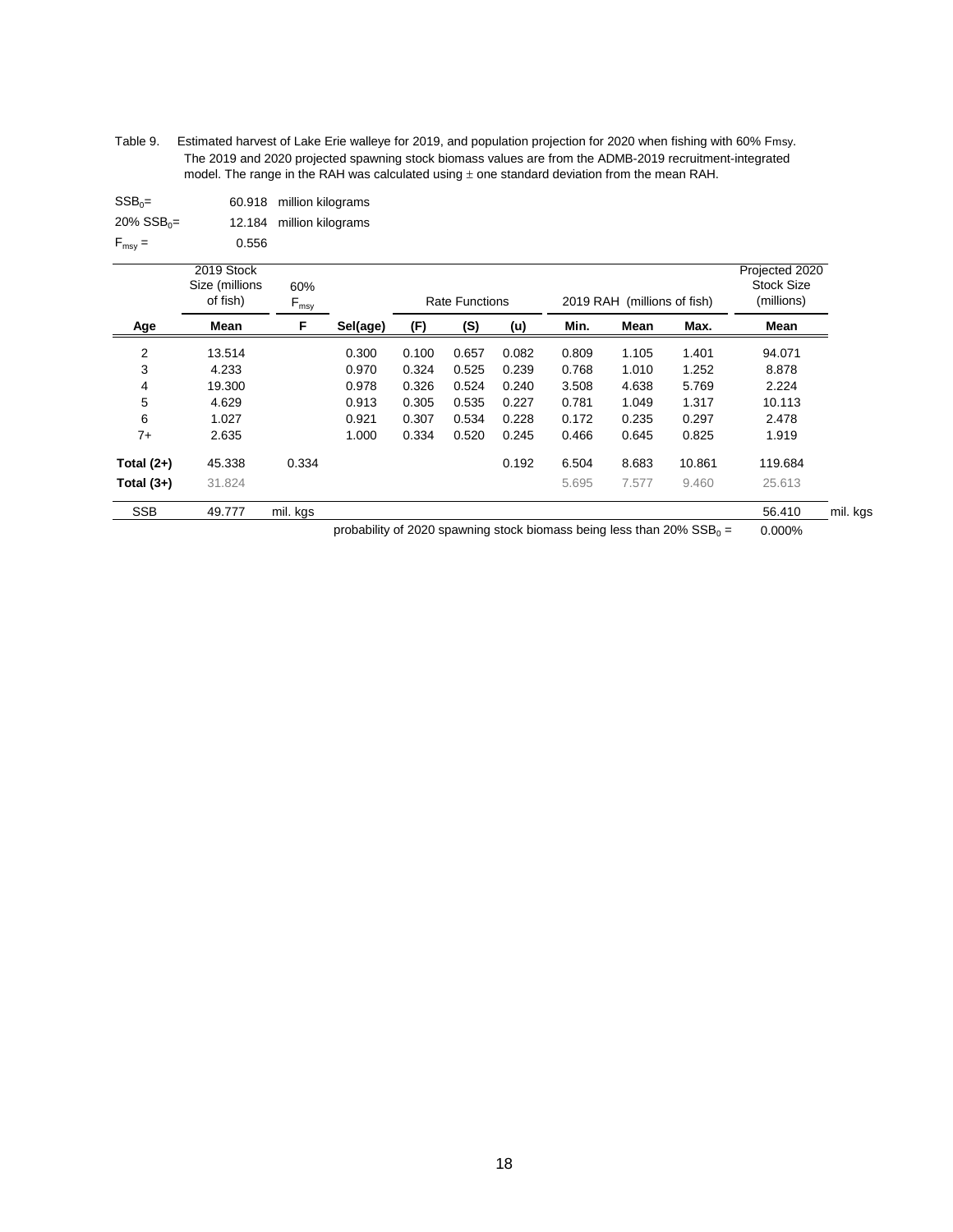|                   | Year of                            |                                   |
|-------------------|------------------------------------|-----------------------------------|
| <b>Year Class</b> | Recruitment to<br><b>Fisheries</b> | <b>OH+ONT Trawl</b><br>Age-0 CPHa |
| 1988              | 1990                               | 18.280                            |
| 1989              | 1991                               | 6.094                             |
| 1990              | 1992                               | 39.432                            |
| 1991              | 1993                               | 59.862                            |
| 1992              | 1994                               | 6.711                             |
| 1993              | 1995                               | 108.817                           |
| 1994              | 1996                               | 63.921                            |
| 1995              | 1997                               | 2.965                             |
| 1996              | 1998                               | 85.340                            |
| 1997              | 1999                               | 24.185                            |
| 1998              | 2000                               | 14.313                            |
| 1999              | 2001                               | 44.189                            |
| 2000              | 2002                               | 4.113                             |
| 2001              | 2003                               | 28.499                            |
| 2002              | 2004                               | 0.139                             |
| 2003              | 2005                               | 183.015                           |
| 2004              | 2006                               | 5.402                             |
| 2005              | 2007                               | 12.665                            |
| 2006              | 2008                               | 2.051                             |
| 2007              | 2009                               | 25.408                            |
| 2008              | 2010                               | 7.238                             |
| 2009              | 2011                               | 7.107                             |
| 2010              | 2012                               | 26.260                            |
| 2011              | 2013                               | 6.502                             |
| 2012              | 2014                               | 6.417                             |
| 2013              | 2015                               | 10.584                            |
| 2014              | 2016                               | 29.050                            |
| 2015              | 2017                               | 84.105                            |
| 2016              | 2018                               | 9.224                             |
| 2017              | 2019                               | 22.852                            |
| 2018              | 2020                               | 255.581                           |

Table 10. Western basin age 0 walleye recruitment index observed in bottom trawls by the Ontario Ministry of Natural Resources (ONT) and Ohio Department of Natural Resources (OH) between 1988 and 2018.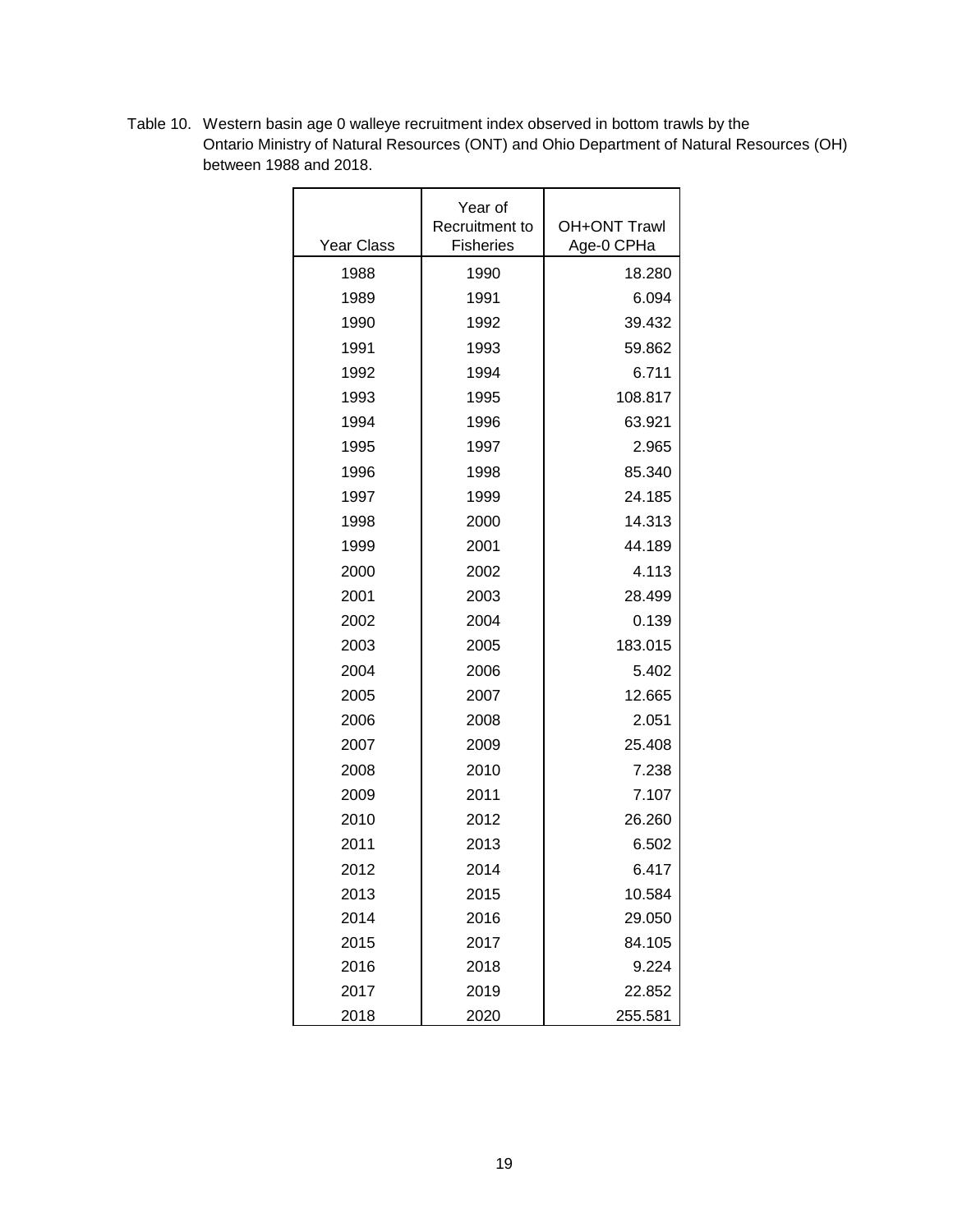

Figure 1. Map of Lake Erie with management units (MU) recognized by the Walleye Task Group for interagency management of Walleye.



Figure 2. Lake-wide harvest of Lake Erie Walleye by sport and commercial fisheries, 1977-2018.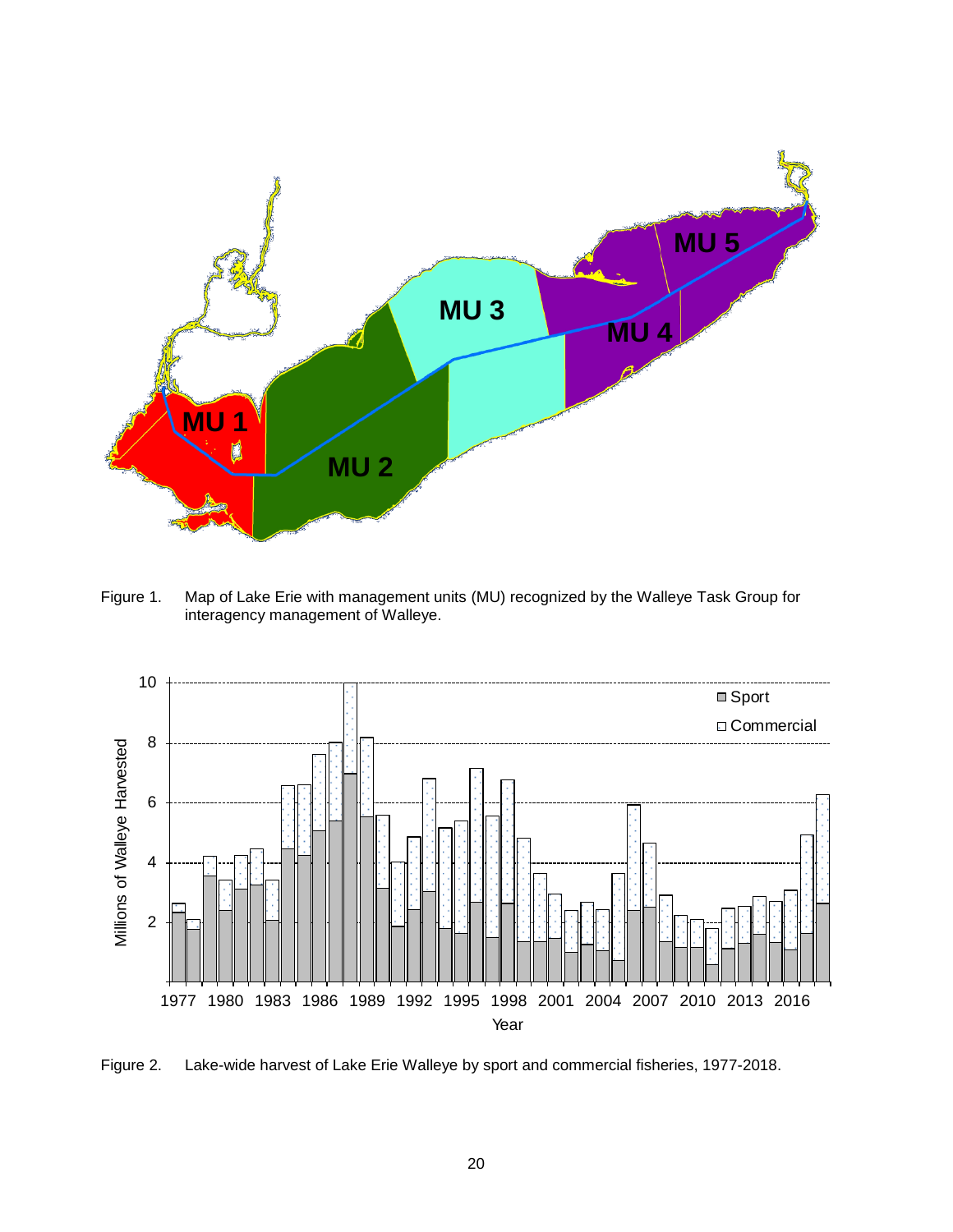

Figure 3. Lake-wide total effort (angler hours) by sport fisheries for Lake Erie Walleye, 1977-2018.



Figure 4. Lake-wide total effort (thousand kilometers of gill net) by commercial fisheries for Lake Erie Walleye, 1977-2018.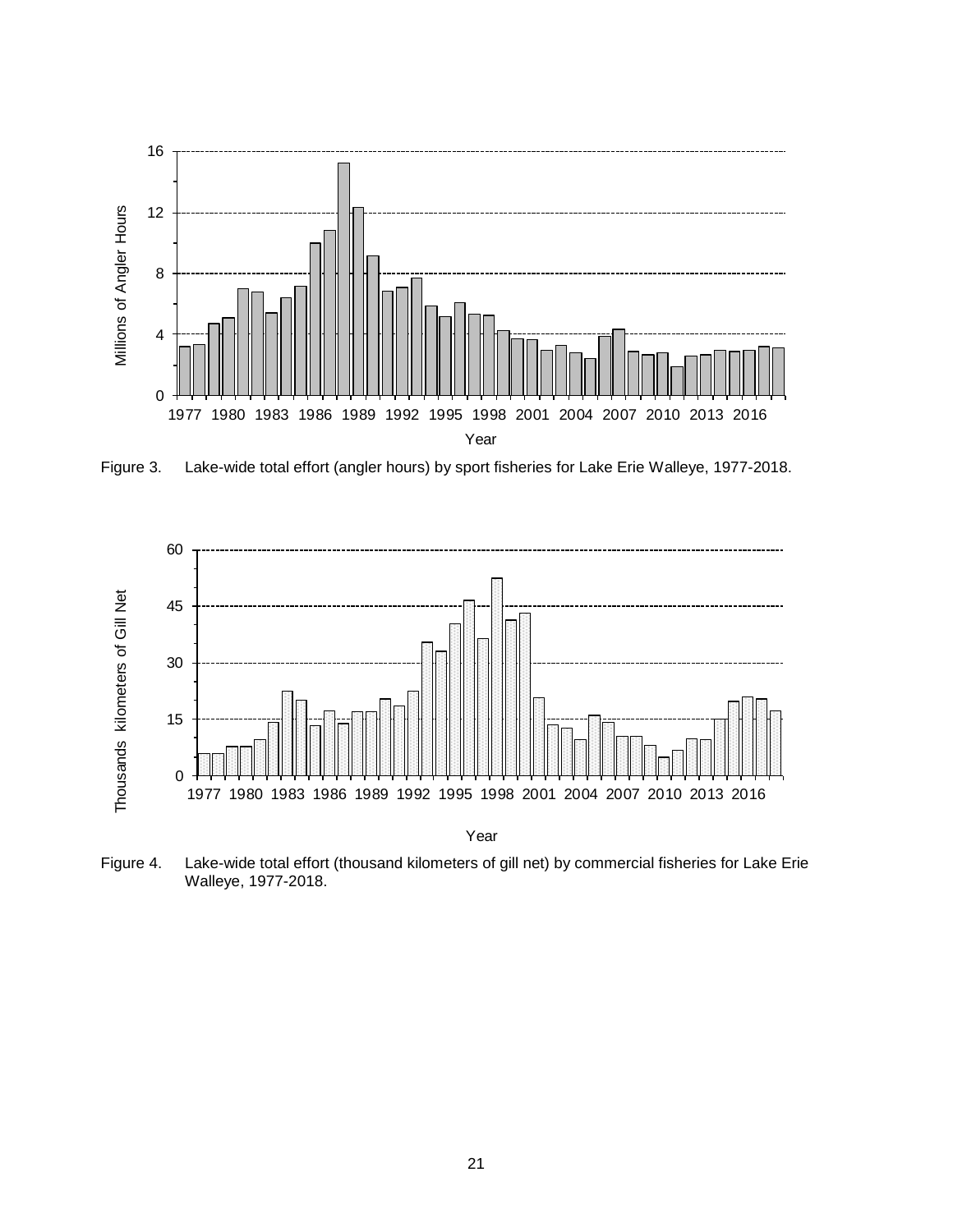

Figure 5. Lake-wide harvest per unit effort (HPE) for Lake Erie sport and commercial Walleye fisheries,1977-2018.



Figure 6. Lake-wide mean age of Lake Erie Walleye in sport and commercial harvests, 1977-2018.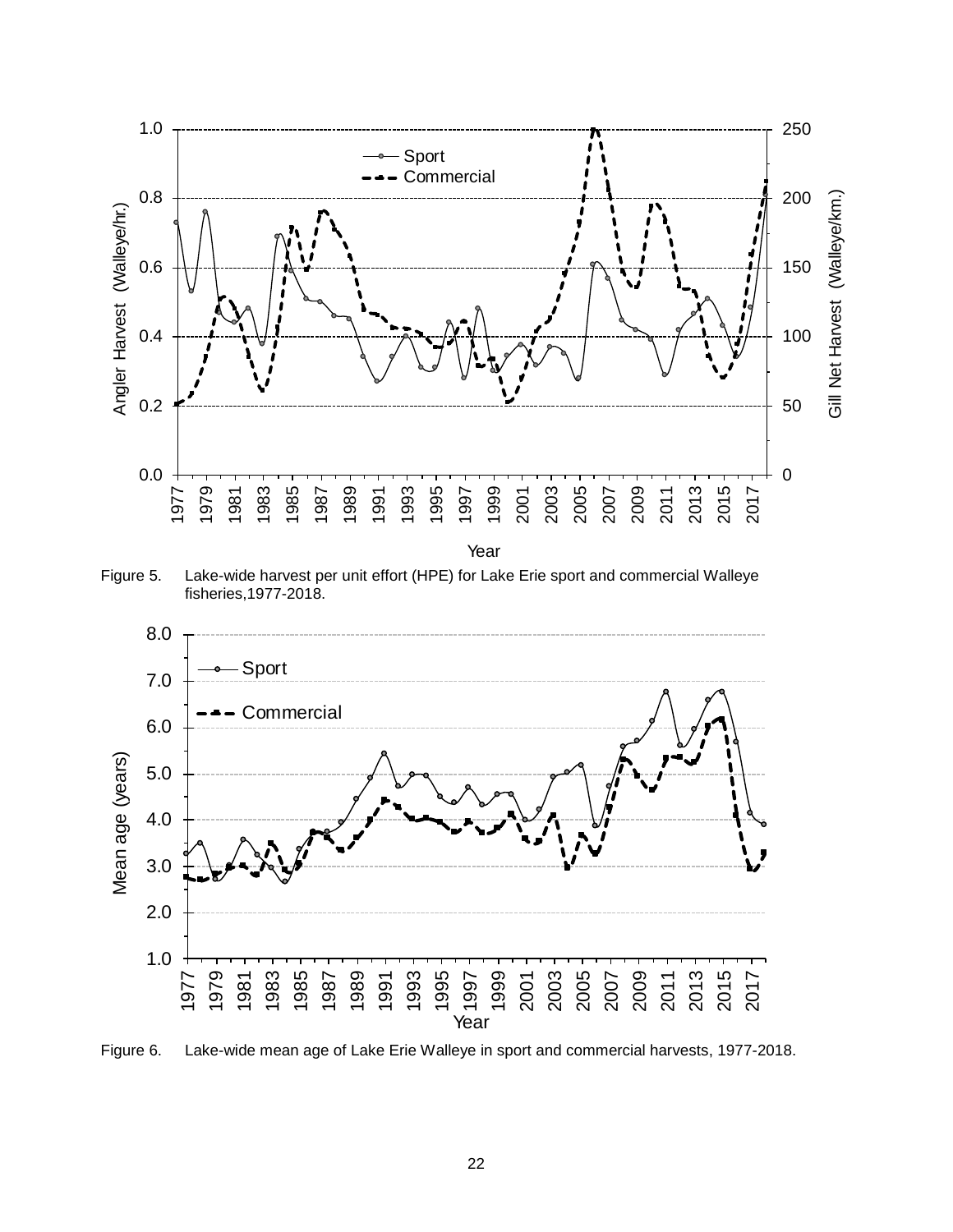

Figure 7. Abundance at age for age-2 and older Walleye in Lake Erie's west and central basins from 1978- 2019, estimated from the latest ADMB integrated model run. Data shown are from Table 8.



Figure 8. Estimated (1978 – 2018) and projected (2019 and 2020) number of age-2 Walleye in the westcentral Lake Erie Walleye population from the latest ADMB integrated model run.